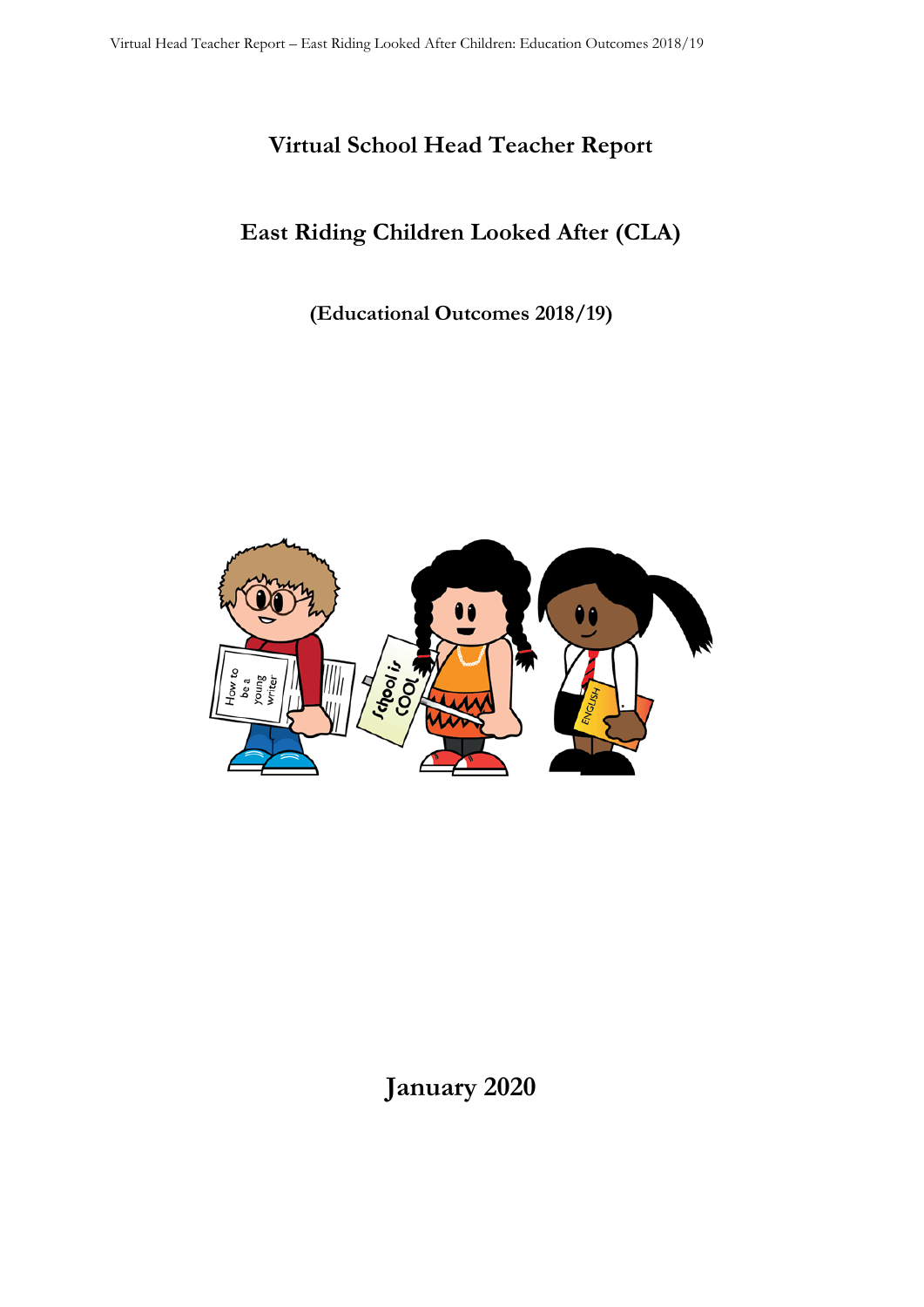# Contents

| 1.  |  |
|-----|--|
| 2.  |  |
| 3.  |  |
| 4.  |  |
| 5.  |  |
| 6.  |  |
| 7.  |  |
| 8.  |  |
| 9.  |  |
| 10. |  |
|     |  |
|     |  |
|     |  |
|     |  |
|     |  |
|     |  |
|     |  |
|     |  |
|     |  |
|     |  |
|     |  |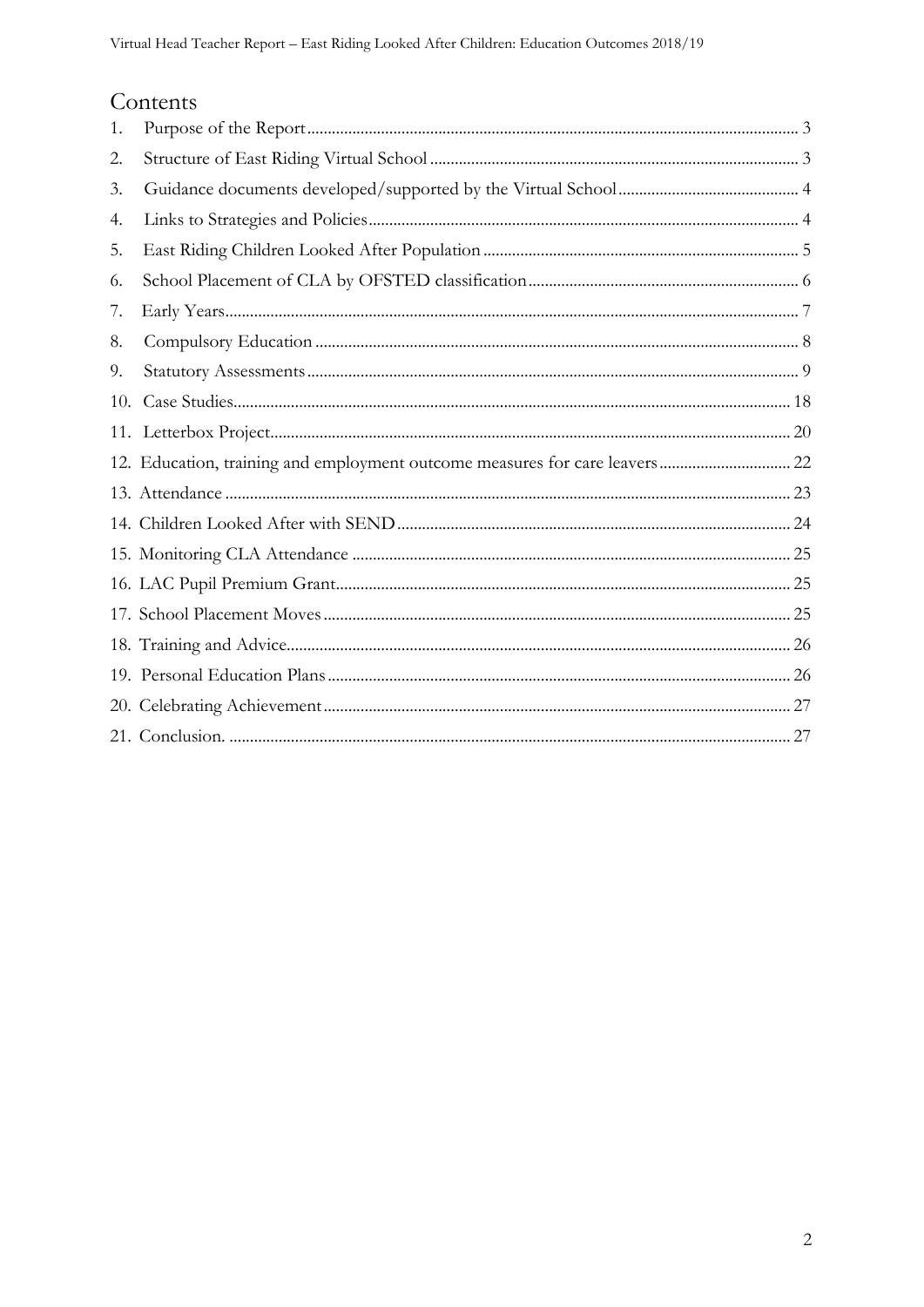# <span id="page-2-0"></span>**1. Purpose of the Report**

1.1 The purpose of this report is to outline the activity of the East Riding Virtual School and the 2018-19 educational outcomes of our East Riding children looked after (CLA). It reflects on achievements and identifies areas of development to achieve the best outcomes for our CLA.

1.2 Data contained in this report is predominantly for CLA who were in the care of the East Riding of Yorkshire Council for a year or more as at 31 March 2019 but other data is also presented due to the small numbers of some cohorts.

1.3 The report will be presented to the Governance Panel, Corporate Parenting Group, and Vulnerable Children and Young People's Group and will be posted on the East Riding council website.

## <span id="page-2-1"></span>**2. Structure of East Riding Virtual School**

2.1 From September 2015, the Virtual School Head teacher (VSH) role in East Riding of Yorkshire Council is held by Mrs Nicola Donoghue. It is a strategic role that can influence practice. Sarah Wright, Deputy Virtual Head teacher, supports the admission of other local authority CLA placed in the area. East Riding of Yorkshire is a net importer of CLA. A Vulnerable Children Education Team (VCET) carries out the statutory duties linked to CLA. In this team there are three Education Welfare Officers with responsibility for chairing all Personal Education Plan (PEP) meetings for East Riding CLA of statutory school age where ever they are placed. A teacher and training coordinator role has been added to the structure from September 2017. A Performance Technician and Technical Officer were appointed in Spring 2016 to support the work of the Virtual School. Following the publication of "Promoting the Education of looked-after children and previously looked-after children," DfE statutory guidance, there are new responsibilities for local authorities from September 2018. In response to this guidance, East Riding local authority has appointed an Educational Advocate for PLAC to provide advice and guidance for educational settings and families of pupils who were previously looked after, and who were adopted or on a Special Guardianship Order (SGO) or a Child Arrangement Order (CAO). This role is currently funded through a DfE grant up to July 2020.

2.2 The Virtual School Head teacher is held to account by the Virtual School Governance Panel which is chaired by Cllr Julie Abraham, the portfolio holder for children, young people and education. The Governance Panel have representatives from the Local Authority, including Heads of Service and managers, designated teachers from mainstream and special schools, and senior leaders from local universities and colleges. The Virtual Head teacher shares data and virtual school development priorities with the Governance Panel who offer support and challenge.

#### **Role of the Virtual School**

2.3 The Virtual School has the overall responsibility for monitoring, supporting and providing interventions to ensure that CLA achieve the best possible educational outcomes. We strive to achieve this by:

- Coordinating and quality assuring all Personal Education Plans (PEP)
- Monitoring and challenging schools to make effective use of Pupil Premium in line with the '*Virtual School for Children Looked After, Pupil Premium Plus Guidance for Head Teachers and Designated Teachers for the 2018-2019 Financial Year'* (appendix 1)
- Tracking the academic attainment, progress and attendance of CLA
- Ensuring Special Educational Needs and/or Disabilities (SEND) are identified early and supported appropriately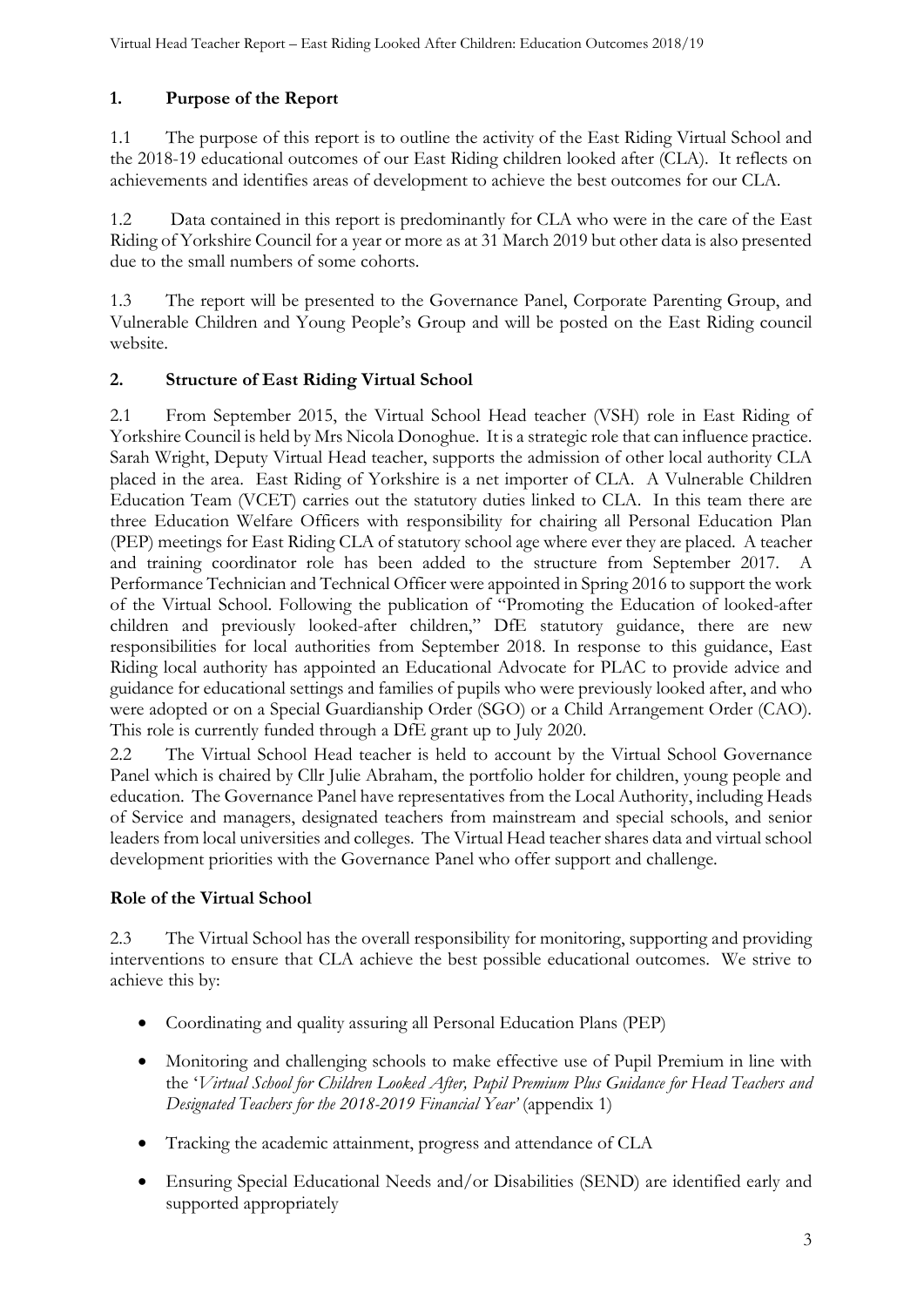- Ensuring that a range of targeted bespoke interventions are in place to accelerate progress and reduce barriers to learning
- Providing support and challenge to schools and carers
- Ensuring effective transition between schools and/or specialist providers
- Encouraging our young people to have high aspirations about their futures and remove barriers to further and higher education
- Leading training for foster carers, designated teachers, school governors and social workers
- Celebrating CLA Achievements at the end of each key stage

#### **Virtual School Staff Group Members**

2.4 Senior leaders from specialist children's services, social care, early years, educational psychology, school improvement, performance and the specialist LAC nurse are all members of the East Riding Virtual School staff group. This ensures effective collaboration and provides appropriate expertise.

The Virtual School staff group is governed by the Virtual School Governance Panel.

#### <span id="page-3-0"></span>**3. Guidance documents developed/supported by the Virtual School**

3.1 In line with the statutory duties of the VSH, the Virtual School has developed (or supported the development alongside the Children in Care Council) the following guidance documents. Additional information about the Vulnerable Children Education Team (VCET)/ Virtual School can be accessed on the East Riding corporate website.

- LAC Premium Guidance for Head teachers and Designated Teachers for the 2018-2019 Financial Year
- Promoting the Educational Achievement of Children Looked After leaflet
- Supporting Children who are Looked After: Tips for Designated Teachers and School Staff
- Supporting Young People who are Looked After and Adopted: Information For Schools
- Early Years Guidance for Head teacher and Designated Teachers
- Guidance documents for social workers and designated teachers for completion of the East Riding PEP

#### <span id="page-3-1"></span>**4. Links to Strategies and Policies**

4.1 "The Pledge" to children in care and care leavers developed with the Children in Care Council outlines the priorities which are supporting:

- health
- education and training
- safety
- finances
- activities and hobbies
- leaving care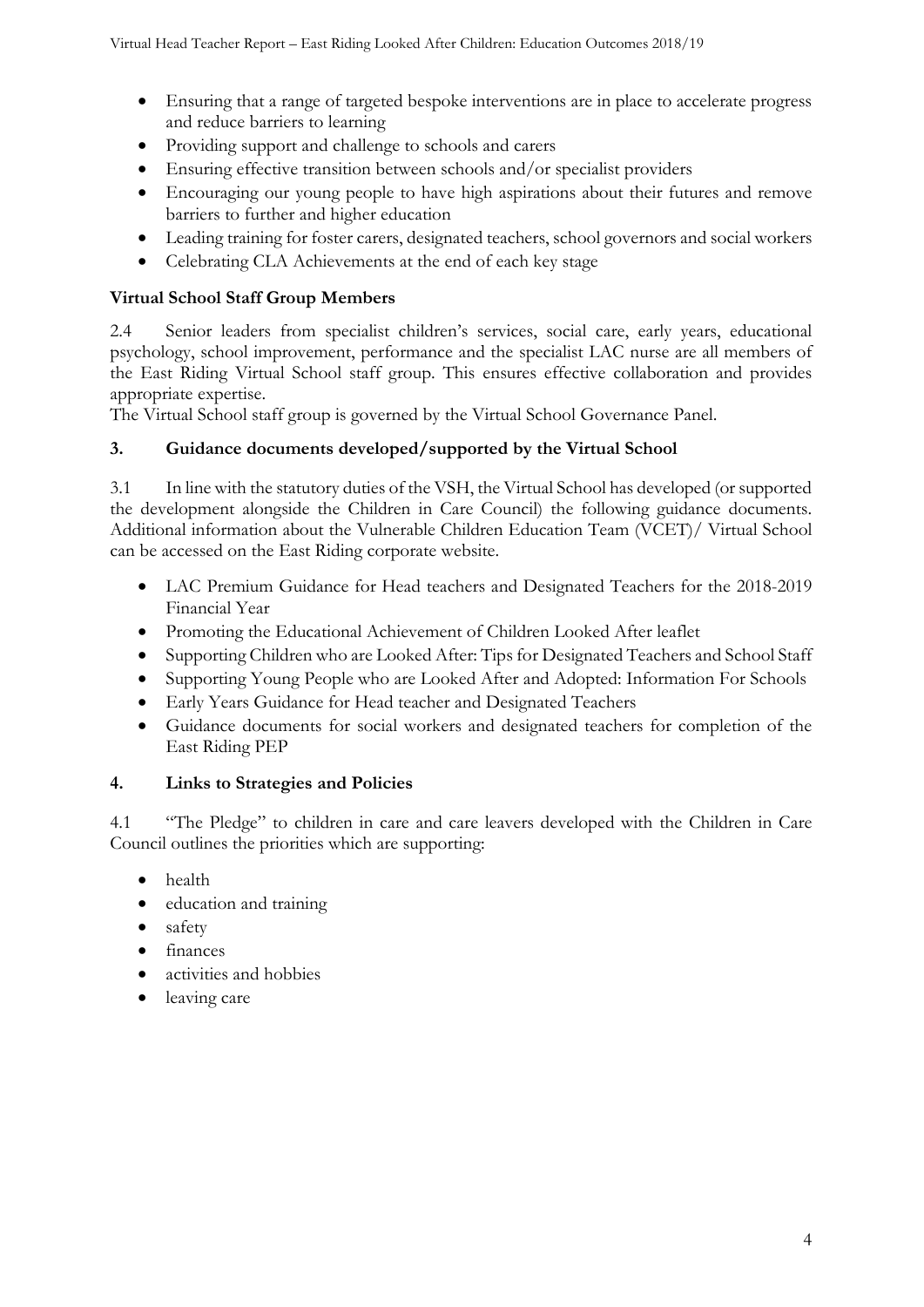# <span id="page-4-0"></span>**5. East Riding Children Looked After Population**



#### **CLA Numbers at 31 March 2019**

**CLA Rates per 10,000 children aged under 18 years at 31 March 2019**



*NB: Source: Children looked after in England including adoption: 2018 to 2019, DfE Statistics Website*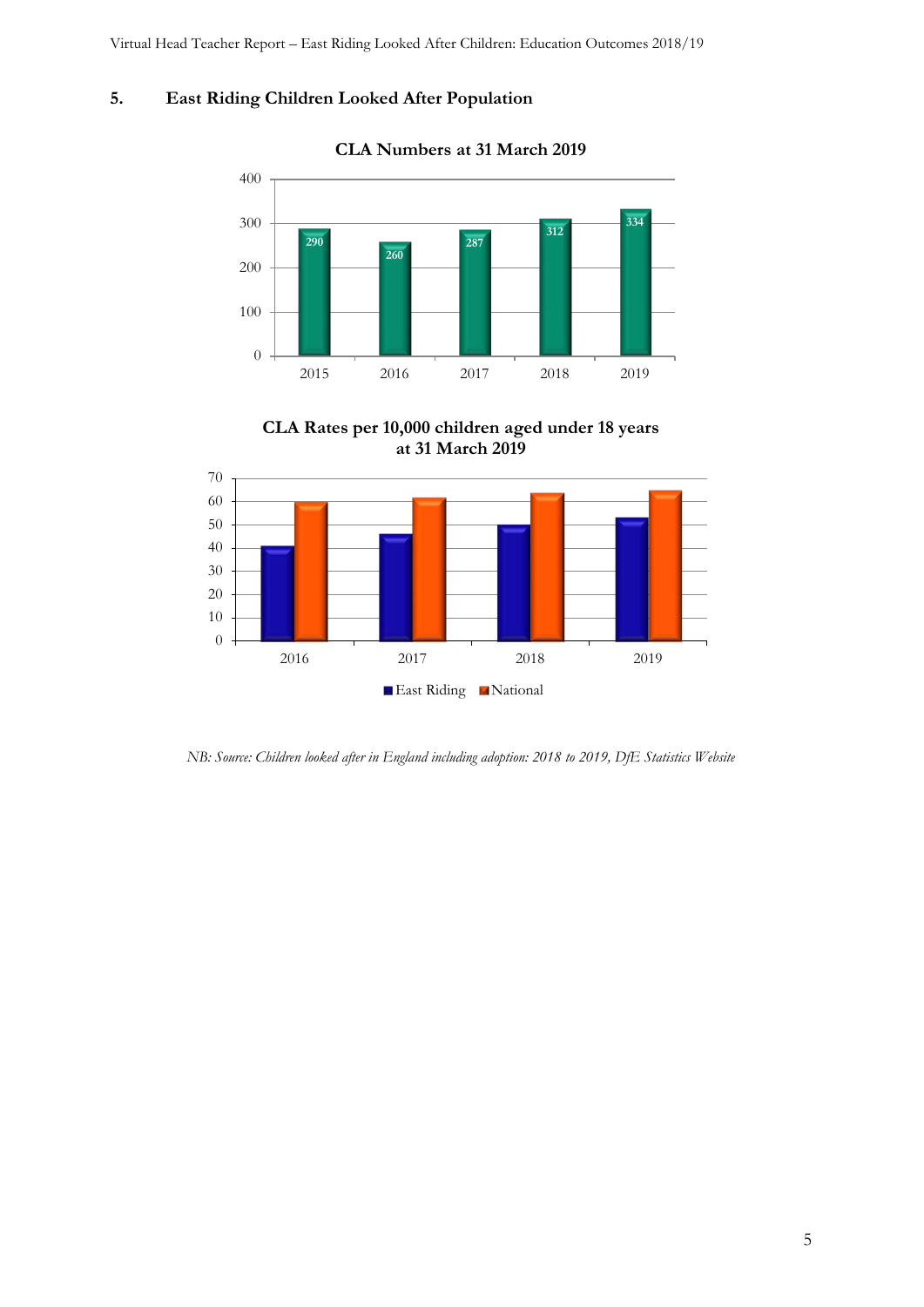#### <span id="page-5-0"></span>**6. School Placement of CLA by OFSTED classification**







*NB: Out of the 208 pupils attending an Ofsted registered setting, 88% of pupils attending an out of county setting and 82% of pupils attending an ERYC setting attend a good or outstanding graded setting. Overall 84% of pupils attend a good or outstanding graded setting.*

6.1 East Riding of Yorkshire Council uses the DfE statutory guidance, 'Promoting the Educational Achievement of Children Looked After and previously looked after children' (February 2018) to support procedures around applications and allocation of school places for CLA. Consideration is given to the Ofsted category of school a pupil is to attend at the point of application and allocation. Every attempt to place CLA in good or better schools is made. CLA will never be placed in a school in the category Special Measures and will only be placed in a school rated Requires Improvement when professionals feel that this school placement is in the best interests of the individual CLA. If a schools rating drops to a lower Ofsted category when a CLA already attends the school, they will remain in the school but their education will be closely monitored by the Virtual school.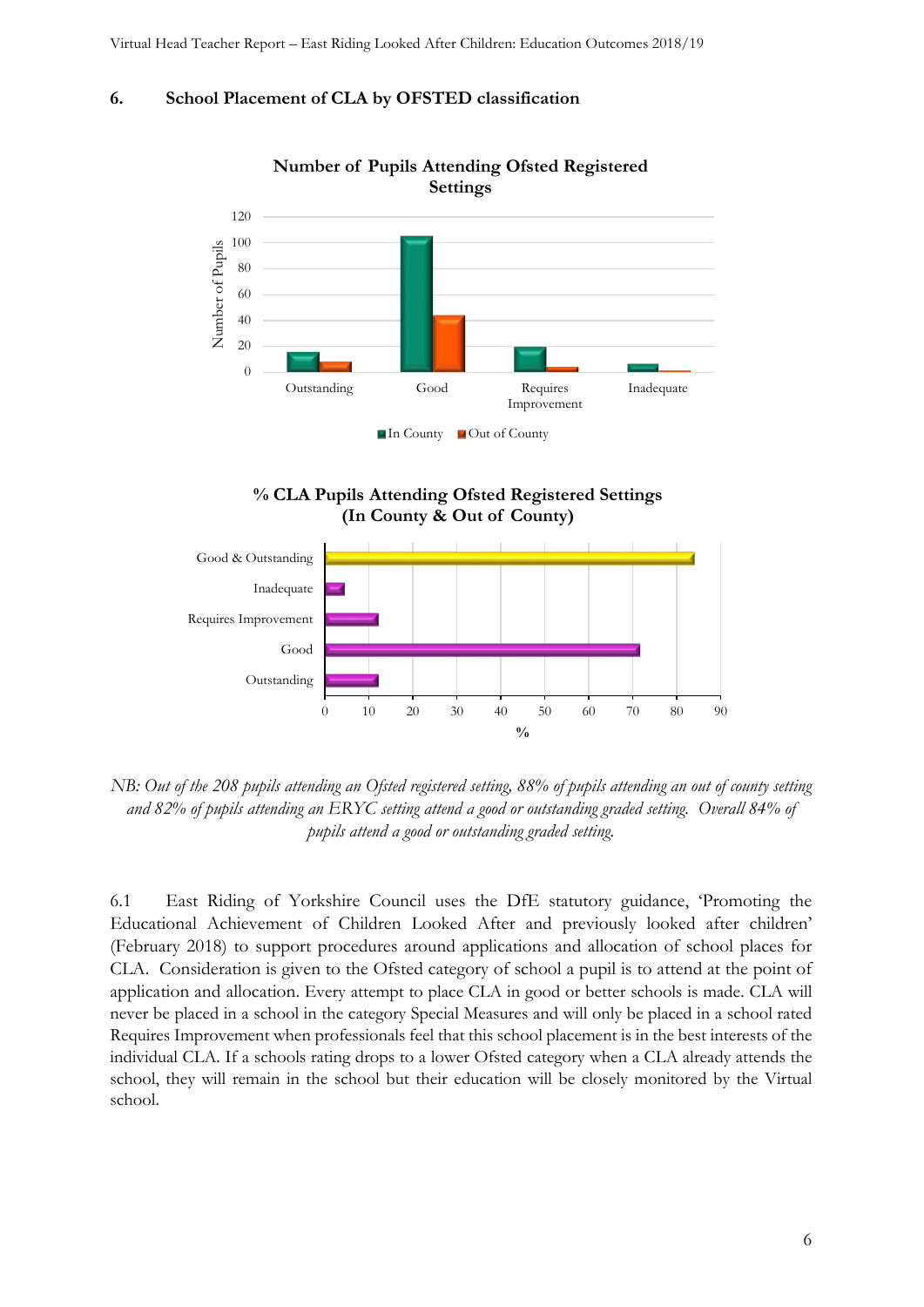#### <span id="page-6-0"></span>**7. Early Years**



*NB: The definition for a 'Good Level of Development' is having achieved an 'Expected' or 'Exceeding' grade in all Early Learning Goals across the prime areas: Physical Development, Personal, Social and Emotional Development and Communication and Language Development, as well as the early learning goals relating to Literacy and Mathematics.*

#### **Early Years Personal Education Plans**

7.1 The Early Years Childcare Development Team supported 42 children with their Personal Education Plan (PEP). These children were in the date of birth ranges for the two, three and four year olds as recorded on the Early Years headcount dated May 2019. They either attended a Private, Voluntary, Independent Childcare provision or a Local Authority Nursery or a Nursery class within a School. Six of the younger children at that point were not in any form of childcare. The table below shows the number of children and the standard of the provision they attended based on the Early Years Ofsted quality grade.

|                                           | Outstanding | Good | Requires<br>Improvement | Inadequate |
|-------------------------------------------|-------------|------|-------------------------|------------|
| Private, Voluntary or Independent Setting |             |      |                         |            |
| School, School Nursery Setting            |             |      |                         |            |
| Special School                            |             |      |                         |            |
| Out of County                             |             |      |                         |            |

Personal Education Plans – Early Years two to five years

7.2 As of the 31August 2019, there were 71 CLA by the Local Authority between birth and five. Of those, ten were due to start year one in September 2019; 46 children were aged between two and five, and there were 25 children under the age of two.

36 new Personal Education Plans were completed between September 2018 and September 2019 for children aged from birth to five years old. Six of the PEPs completed were for East Riding CLA attending a school or setting outside of the Local Authority. Following the completion of the first PEP, termly PEP reviews are undertaken. 191 PEP reviews have been completed from September 2018 to August 2019 for children aged between birth and five years old.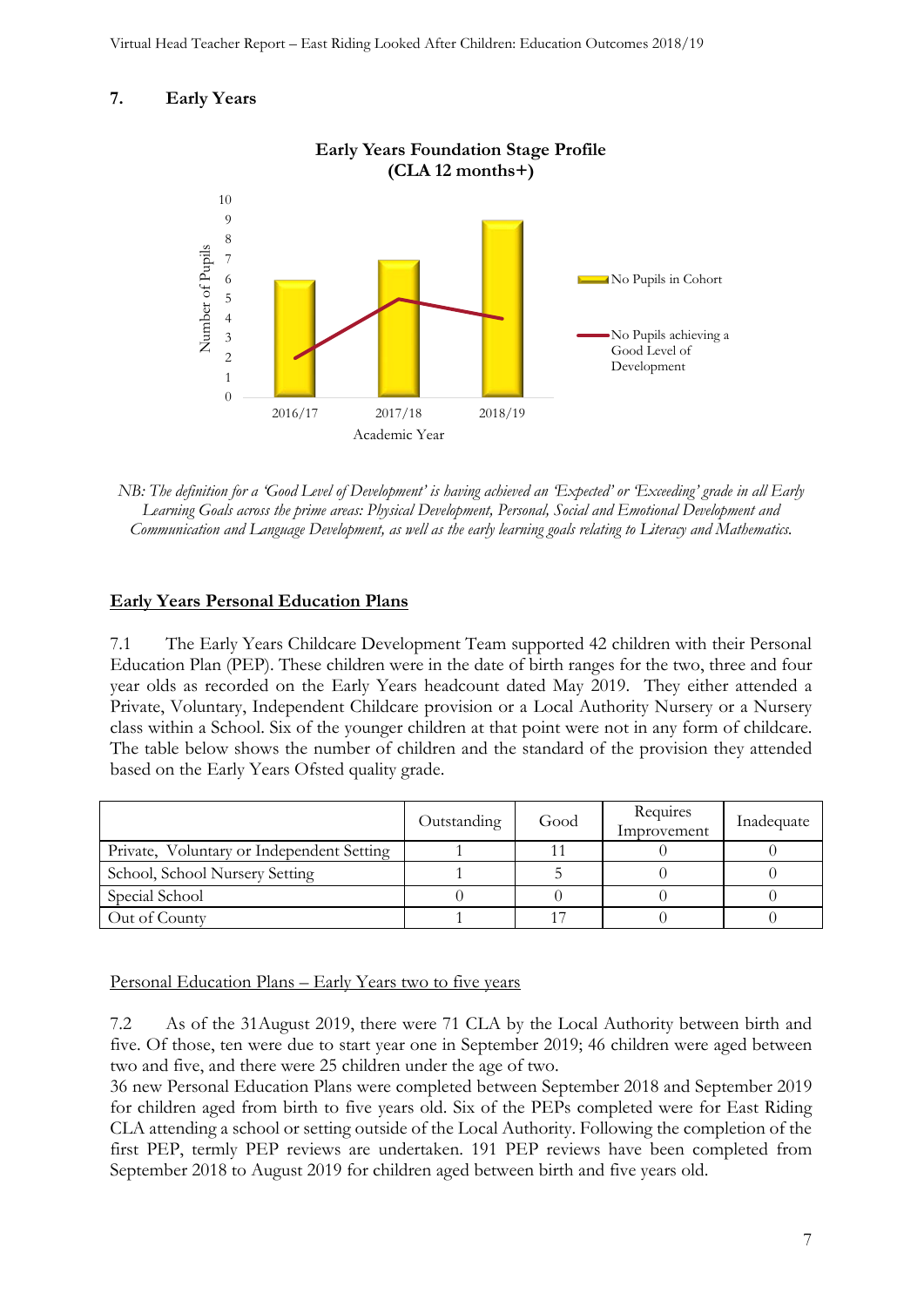7.3 Early Years PEPs continue to be completed by the Early Years Development Advisors (EYDA). PEPs have been completed for all CLA aged from birth to five years old. The PEP process starts from birth and continues until the summer term at the end of their reception year. The Education Welfare Officer is then invited to attend their last PEP in readiness for the child's transition to Key Stage one.

7.4 Training for schools, childcare settings and social workers has been provided to set realistic but challenging targets for individual children linked to the national Early Years Foundation Stage. The aim is that there will be improved outcomes for CLA at the end of the Early Years Foundation Stage. Over the last year, the EYDAs have offered to visit and support childcare providers in completing their first PEP. This has been very successful and has given the childcare providers more confidence in completing the paperwork for future PEPs.

7.5 Reviews for children aged two to five years continue to link into the seven areas of learning and development (Early Years Foundation Stage). Within each of the seven areas, there are various age/stage milestones. Comparing information across each of the seven areas from one PEP to the next enables professionals to monitor individual children's progress. It can also highlight where a child might be struggling in a particular area. Once identified, interventions are put in place which are linked to SMART targets funded through the child's Pupil Premium Grant.

# Personal Education Plans birth to five years

7.6 The EYDAs continue to offer a Personal Development Plan (PDP) for all children from birth to 2 years of age. This document breaks down children's learning into smaller steps enabling the advisor to track the child's development and identify any concerns earlier, then putting interventions in place with the Parent/Foster Carers to enable the child to meet their milestones. Parents/Foster Carers are given a copy of the 'What to Expect When' document so they can follow what stages their child is going through and help support this important stage of their development.

7.7 From September 2018 the PDP also incorporated the Babies and Infant Well Being Scales. This gives the EYDA an indication if the child is forming secure attachments or not, and in which areas the child might be struggling. This aids in early identification and additional support can be put in.

7.8 The Imagination Library is a book gifting scheme set up by the Dolly Parton Foundation in 1995. Funding was received early 2019 for all Virtual Schools to apply for and the East Riding was successful in their application. All Children Looked After registered on the scheme receive a book every month until their fifth birthday, so could over that time receive up to 60 books. From May 2019, the first registered CLA in the East Riding started to receive their books. Book sharing with a child encourages bonding and the development of language, communication and cognitive skills, hence why this is encouraged at every opportunity.

# <span id="page-7-0"></span>**8. Compulsory Education**

8.1 Monitoring and improving outcomes for CLA continues to be a priority and, although East Riding CLA numbers are relatively small, national and regional comparisons allow evaluation of educational outcomes achieved for children for whom the local authority are responsible for as the corporate parent. Data is collated from the annual CLA return (SSDA903) and matched to attainment and the school census data.

8.2 New outcomes reported are for CLA who have been continuously looked after for at least 12 months up to and including 31 March 2019.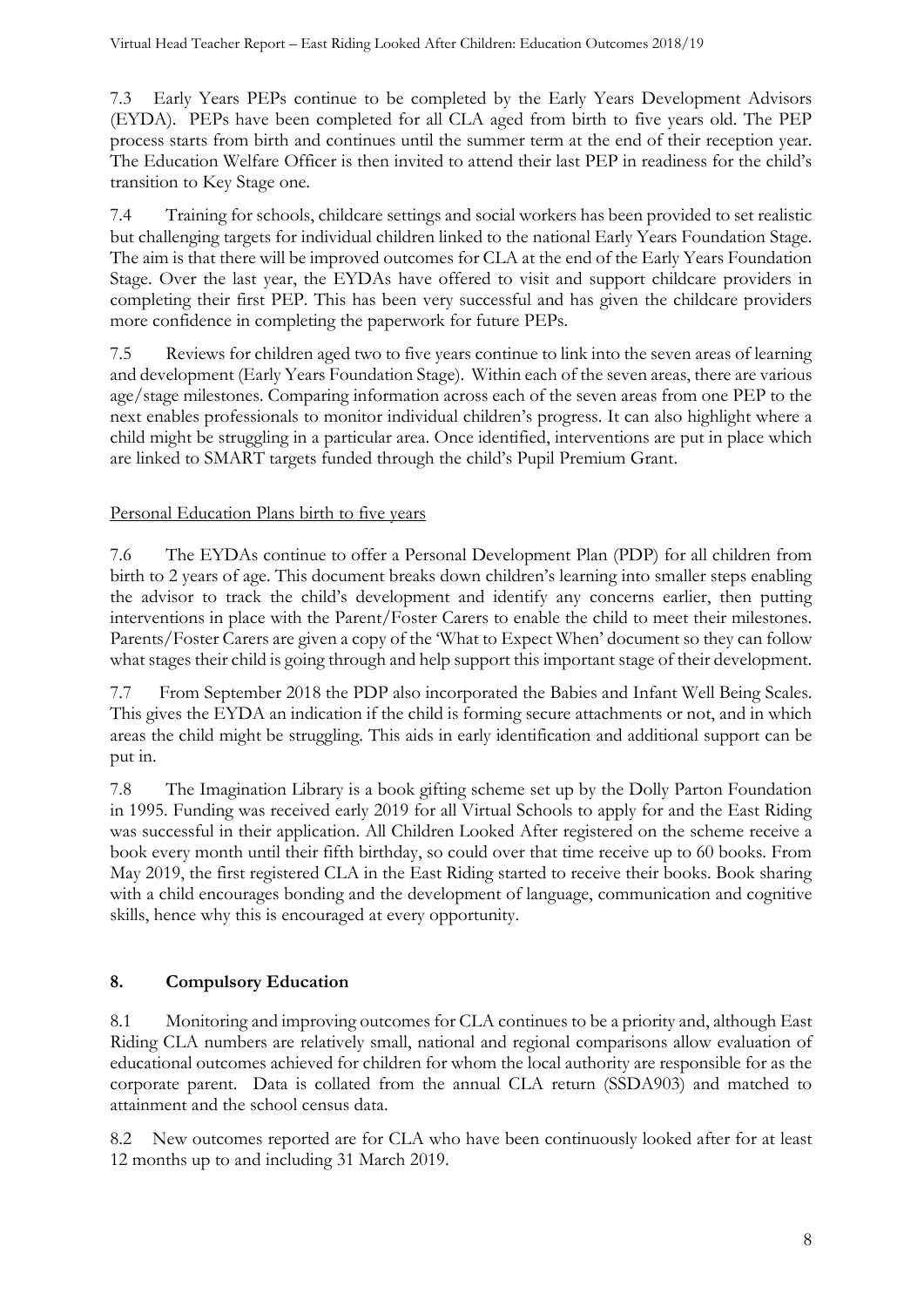#### <span id="page-8-0"></span>**9. Statutory Assessments**

#### **Phonics Year 1 screening trend Phonics year 2 re-sits trend**



16 children in care (12 months+) undertook phonics screening within the last 3 years.





% achieving working at or above

| Year                                                  | 2018 | 2019    |
|-------------------------------------------------------|------|---------|
| ERYC CLA<br>$(12 month+)$<br>% working at             | 50%  | $100\%$ |
| <b>National CLA</b><br>$(12$ months+)<br>% Working at | 63%  | 64%     |





8 children in care (12 months+) undertook phonics screening re-sits within the last 3 years.



% achieving working at or above

#### **Year 1 Phonics: National Comparison Year 2 Phonics Re-sits: National Comparison**

| Year                                                  | 2018   | 2019    |
|-------------------------------------------------------|--------|---------|
| <b>ERYC CLA</b><br>$(12 month+)$<br>% working at      | 50%    | $100\%$ |
| <b>National CLA</b><br>$(12$ months+)<br>% Working at | $50\%$ | 48%     |





*NB: Year 2 pupils (12 months +) reaching the end of KS1 71% have achieved the phonics screening, compared to 78% nationally. The above phonics data does not include pupils who did not sit or where disapplied from the test.*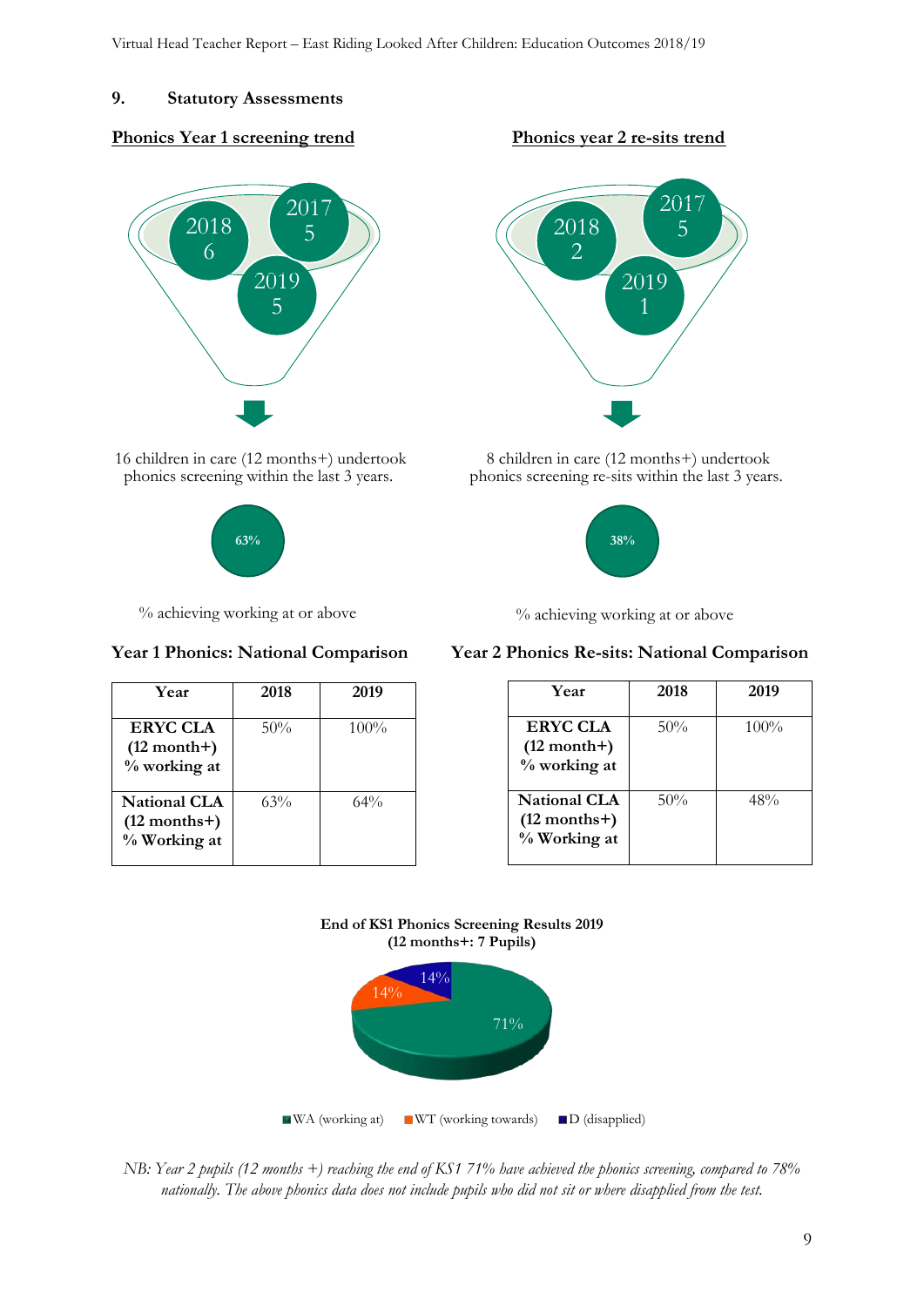



**% Achieving EXP+ Trend (CLA 12 mths+)** 

*NB: numbers of East Riding CLA in year 2 are statistically insignificant and this accounts for the significant changes in percentages from one year to the next.*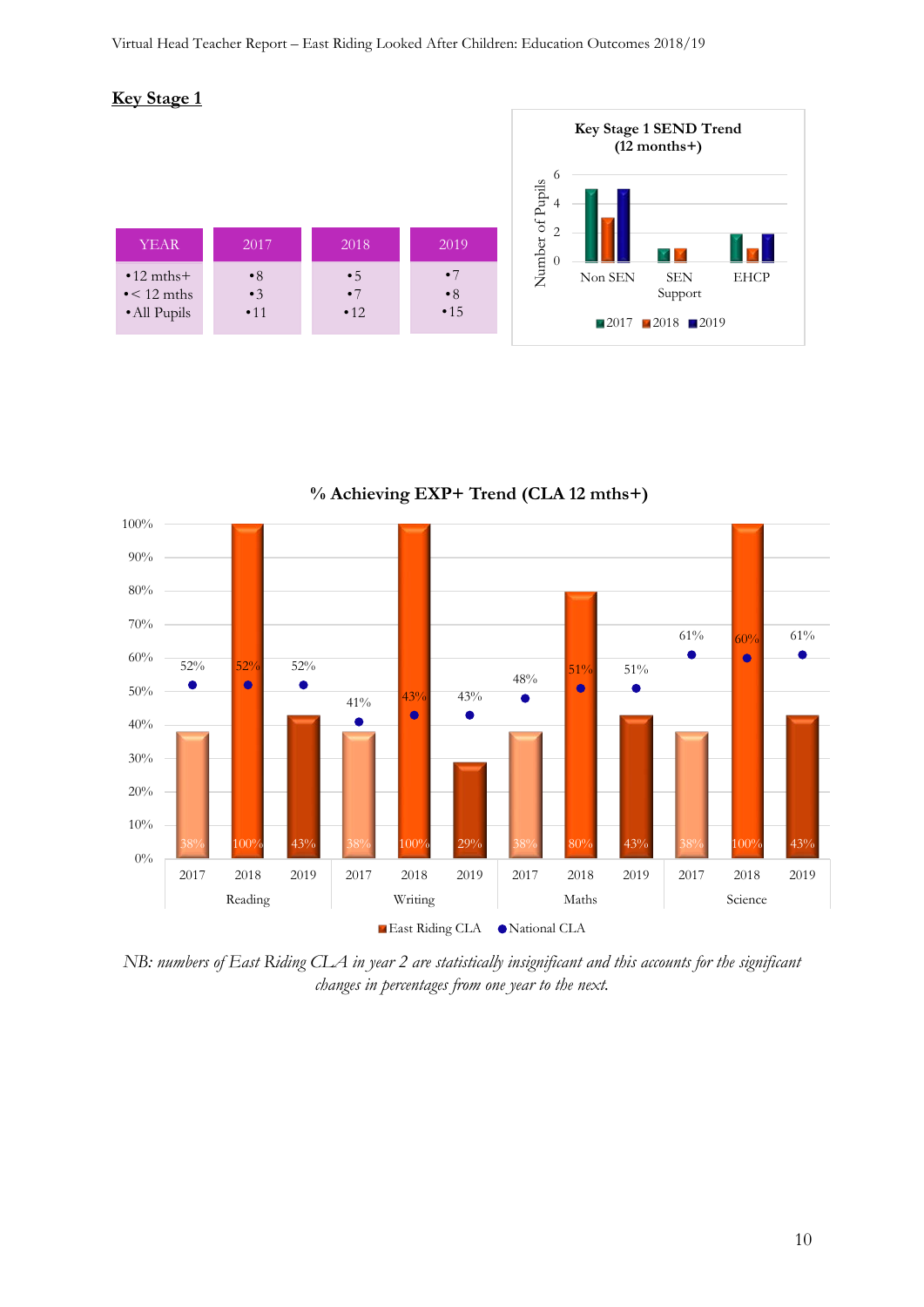



**KS1 Writing**









#### KEY

|      | $GDS =$ Working at greater depth                                                                      | $EXS =$ Working at the expected standard                                                            |
|------|-------------------------------------------------------------------------------------------------------|-----------------------------------------------------------------------------------------------------|
| WTS= | (writing)                                                                                             | Working towards the expected standard HNM= Has not met the expected standard (maths and<br>reading) |
|      | PKG= Growing development of the expected PKE = Early development of the expected standard<br>standard |                                                                                                     |
|      | $PKF =$ Foundations for the expected standard                                                         | $BLW = Below$ the standard of the pre key stage                                                     |

SS = Scaled score

11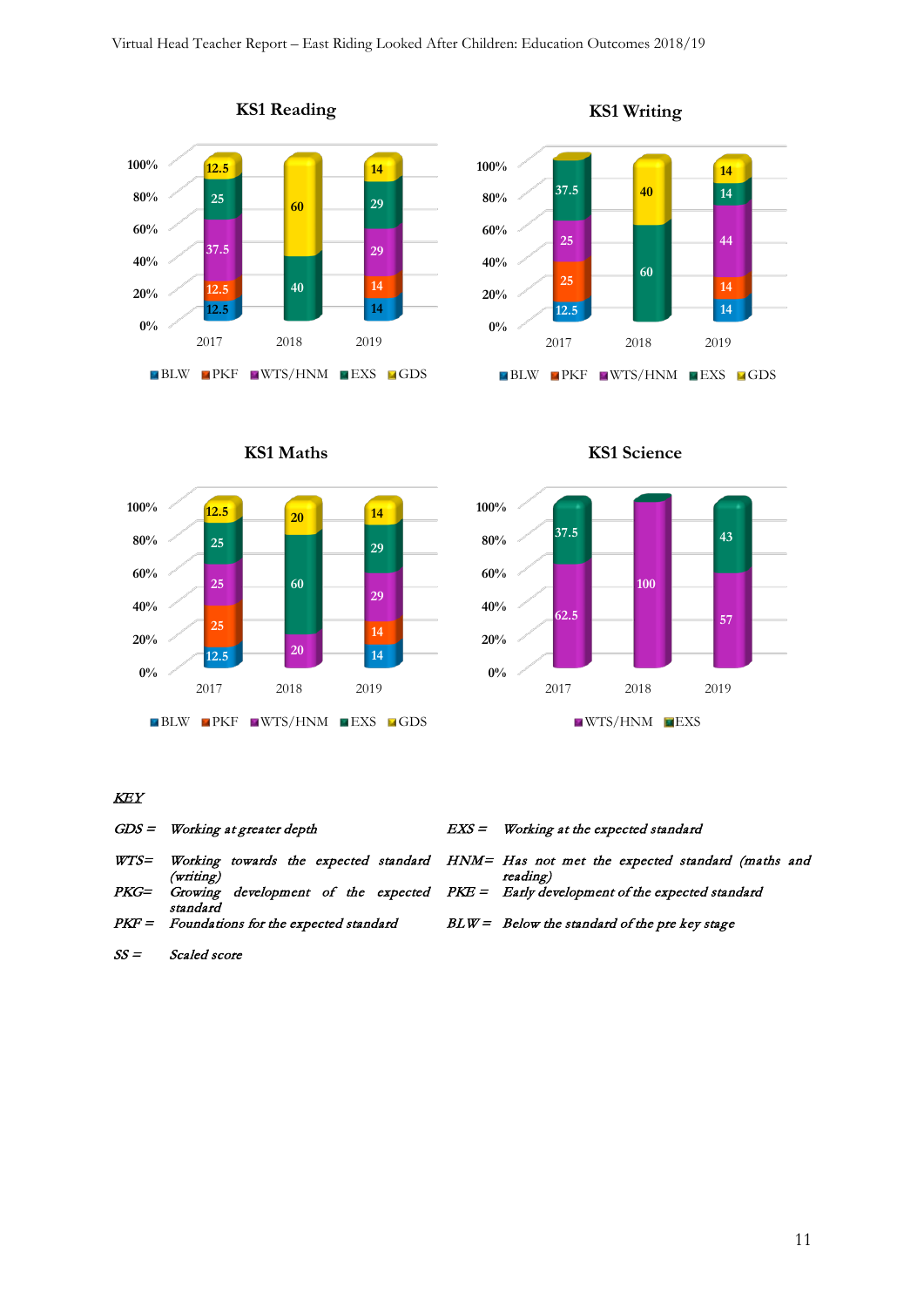#### **Key Stage 2**



**% Achieving Expected standard or above Trend (CLA 12 mths+)** 

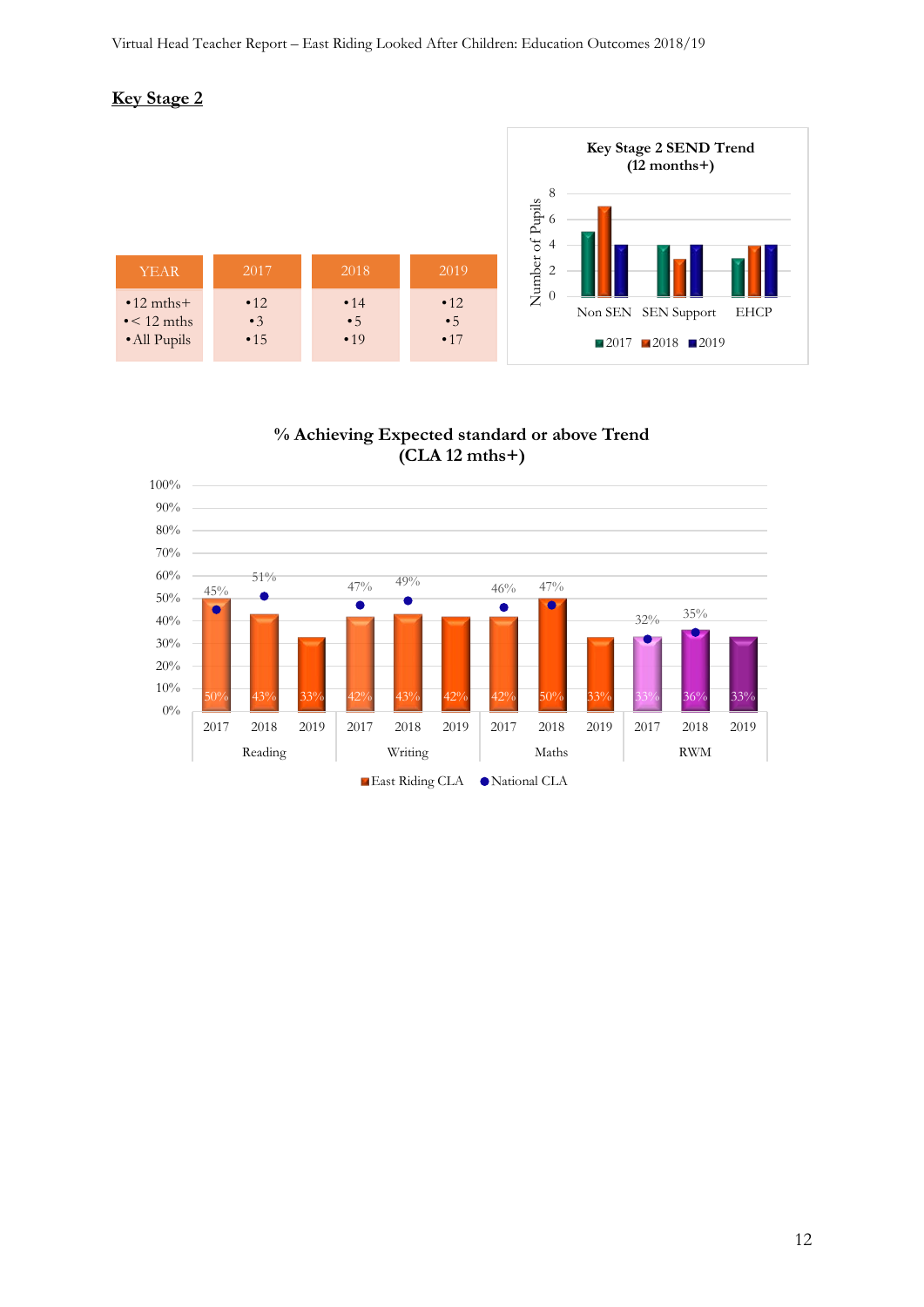

#### **ERYC CLA Assessment Outcomes by Code Trend % (12 Months+)**

# **Progress KS1 to KS2 for Individual Pupils**

|                  | <b>SEN</b> |              | KS1          |              |                | KS <sub>2</sub> |              |  |  |
|------------------|------------|--------------|--------------|--------------|----------------|-----------------|--------------|--|--|
| Pupil            |            | Reading      | Writing      | <b>Maths</b> | <b>Reading</b> | Writing         | <b>Maths</b> |  |  |
| 1                | N          | 2B           | 2B           | 2B           | 99             | <b>WTS</b>      | 98           |  |  |
| $\overline{2}$   | N          | 2B           | 2B           | 2B           | 113            | <b>EXS</b>      | 103          |  |  |
| $\overline{4}$   | N          | 2A           | 2A           | 2A           | 107            | <b>EXS</b>      | 102          |  |  |
| 3                | K          | 2A           | 2C           | 2B           | 105            | <b>EXS</b>      | 104          |  |  |
| 5                | K          | 2C           | $\mathbf{1}$ | 2C           | 84             | PK6             | 89           |  |  |
| 6                | K          | $\mathbf{1}$ | $\mathbf{1}$ | 2C           | 89             | <b>WTS</b>      | 85           |  |  |
| 7                | K          | 2A           | 2A           | 2A           | 110            | <b>EXS</b>      | 103          |  |  |
| 8                | K          | $\mathbf{1}$ | $\mathbf{1}$ | 1            | 82             | PK <sub>6</sub> | 81           |  |  |
| $\boldsymbol{Q}$ | E          | 1            | W            | 1            | 83             | PK <sub>6</sub> | 83           |  |  |
| 10               | E          | W            | $\mathbf{1}$ | 1            | 73             | PK4             | 76           |  |  |
| 11               | E          | 2C           | 2C           | 1            | 97             | <b>EXS</b>      | 97           |  |  |

*NB: Data for ERYC CLA in care 12 months or more at 31st March 2019. One pupil with SEN has not been included in the figures as they were disapplied from SATS.*

# Key

 $N =$  no SEND

 $K =$  SEND support

#### $E =$  Education Health and Care Plan

*The year 6 pupils attainment has been measured as a standardised score, in which 100 is the expected standard for reading and maths. However, when this cohort took SATS in year 2 their attainment was measured in national curriculum levels.*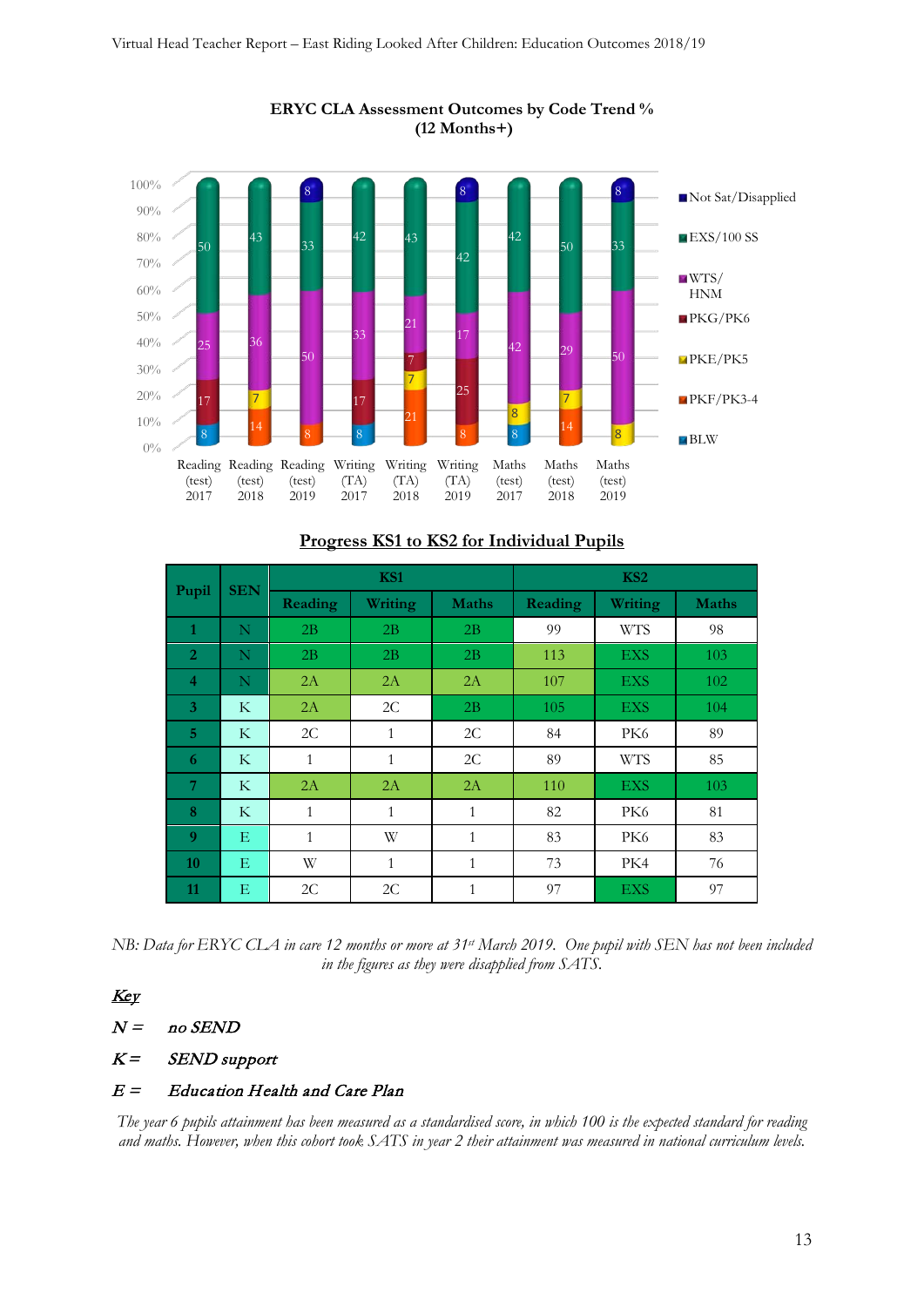





■Mainstream ■PRU/Alternative Provision/EOTAS ■ Special School ■ Secure Education

#### Key: EOTAS = Educated Other Than At school/ local authority school roll.



**Number of CLA by School Setting Type (12 Months+)**

Number of Pupils Attending 2019 Number of Pupils Attending 2018 Number of Pupils Attending 2017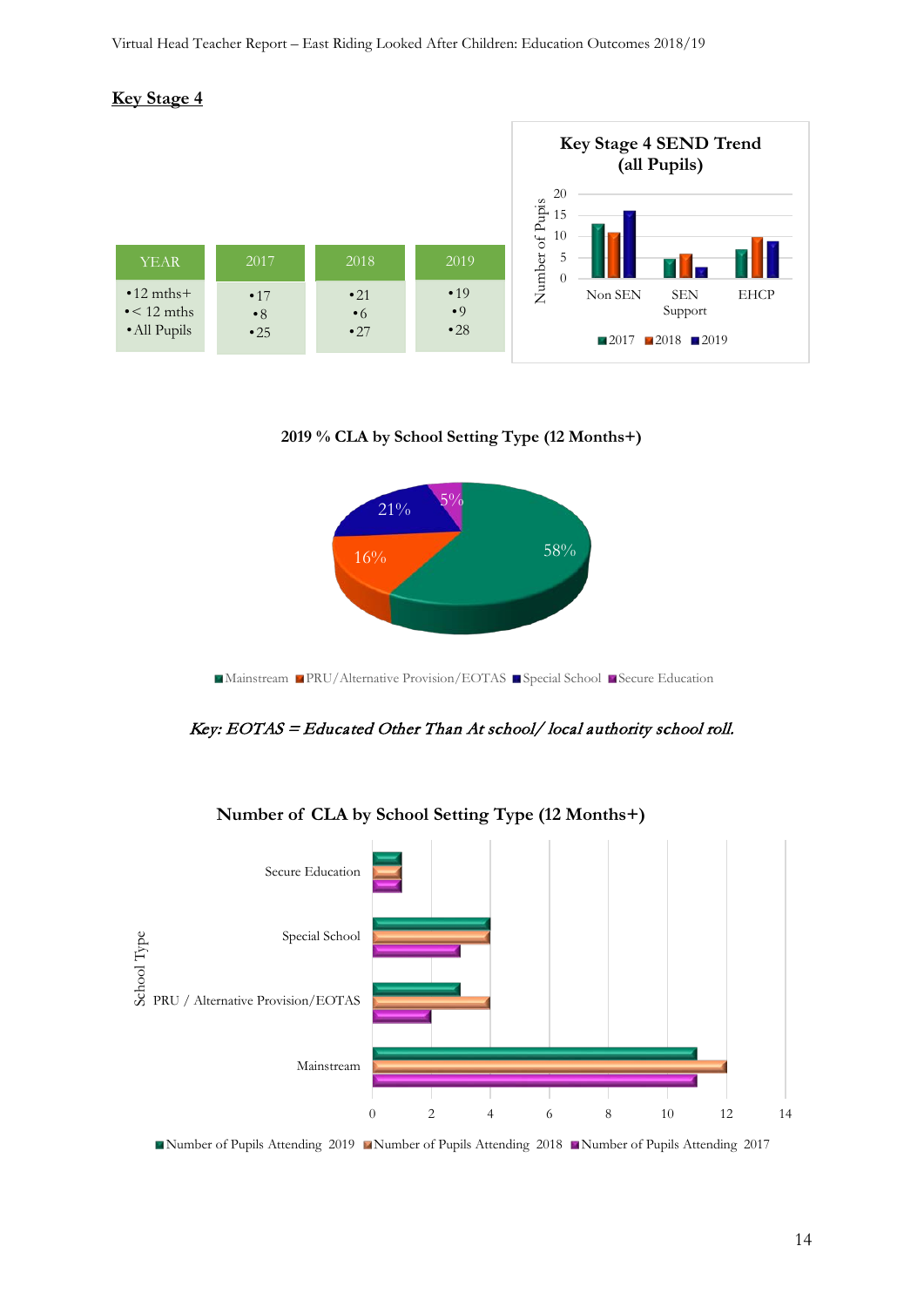#### **East Riding CLA Key Stage 4 Attainment and Progress Outcomes for Mainstream Pupils (Provisional)**

| Pupil    | <b>SEN</b>  | <b>LMH</b><br>Prior<br><b>Attainers</b> | Total<br><b>Attainment</b><br>8 Score | Total<br>English<br><b>Score</b> | Total<br><b>Maths</b><br><b>Score</b> | Total<br>Ebacc<br><b>Score</b> | Total<br>Open<br><b>Score</b> | <b>Ebacc</b><br><b>APS</b><br><b>Score</b> | $5+$<br>E&M | $4+$<br>E&M | Prog<br>8 |
|----------|-------------|-----------------------------------------|---------------------------------------|----------------------------------|---------------------------------------|--------------------------------|-------------------------------|--------------------------------------------|-------------|-------------|-----------|
| Pupil 1  | $\mathbf N$ | н                                       | 50.5                                  | 12                               | 8                                     | 10                             | 20.5                          | 5.05                                       | N           | Y           | $-1.46$   |
| Pupil 2  | $\mathbb N$ | M                                       | 12                                    | 6                                | 2                                     | 3                              | 1                             | 1.71                                       | N           | N           | $-2.21$   |
| Pupil 3  | $\mathbb N$ | н                                       | 50                                    | 8                                | 14                                    | 16                             | 12                            | 5.33                                       | $\mathbf N$ | Y           | $-1.95$   |
| Pupil 4  | N           | н                                       | 51                                    | 12                               | 10                                    | 16                             | 13                            | 4.50                                       | Y           | Y           | $-1.41$   |
| Pupil 5  | N           | M                                       | 55                                    | 12                               | 12                                    | 13                             | 18                            | 4.17                                       | Y           | Y           | 0.86      |
| Pupil 6  | N           | н                                       | 41                                    | 8                                | 8                                     | 13                             | 12                            | 3.50                                       | N           | Y           | $-1.09$   |
| Pupil 7  | N           | M                                       | 31                                    | 6                                | 6                                     | 10                             | 9                             | 2.67                                       | N           | N           | 0.11      |
| Pupil 8  | $\mathbf N$ | M                                       | 54.5                                  | 12                               | 10                                    | 15                             | 17.5                          | 4.33                                       | Y           | Y           | 0.55      |
| Pupil 9  | K           | U                                       | 19                                    | 4                                | $\overline{2}$                        | $\overline{4}$                 | 9                             | 1.17                                       | N           | N           | 0.16      |
| Pupil 10 | E           |                                         | 22.5                                  | 6                                | 2                                     | 6                              | 8.5                           | 1.67                                       | $\mathbf N$ | N           | $-0.63$   |
| Pupil 11 | E           | M                                       | 29                                    | 6                                | 8                                     | 11                             | $\overline{4}$                | 3.33                                       | N           | N           | $-0.21$   |
| AVG:     |             |                                         | 37.8                                  |                                  |                                       |                                |                               | 3.40                                       |             |             | $-0.66$   |

Key<br>K- SEN Support  $E - Education$ , Health, Care Plan,  $N$  –no identified **SEND** L, M, H - Low/Medium/High prior attainment band

*NB: LMH prior attainment band is based on the average KS2 reading and maths results.* 

*Where a pupil was working at level 4 they have been classed as M, worked below level 4 they have been classed as L and working above level 4 classed as H.*



#### **ERYC CLA Attainment 8 Score Trend**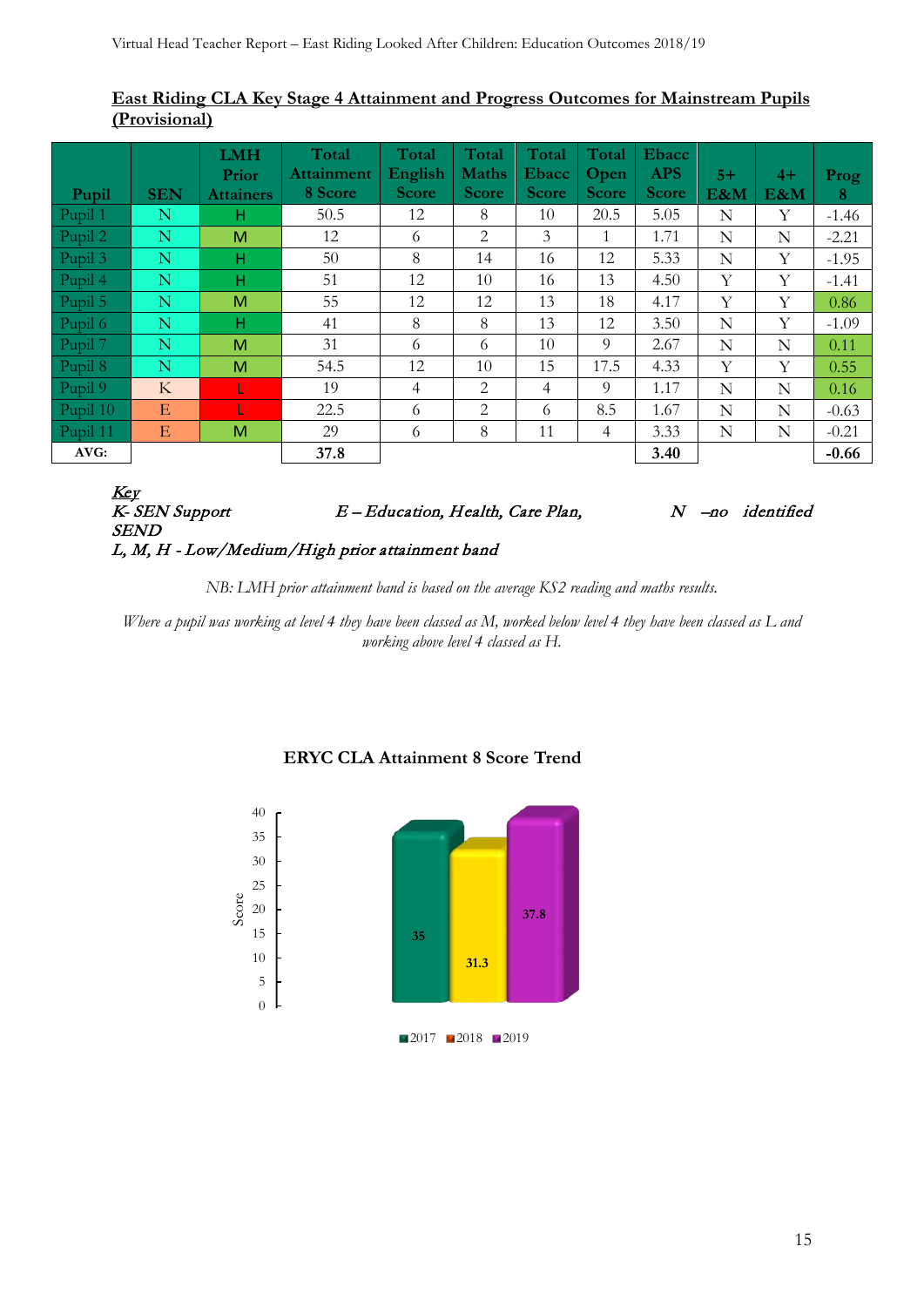

#### **Attainment 8 Trend**





#### **% ERYC CLA Achieving GCSE's (12 Months +)**

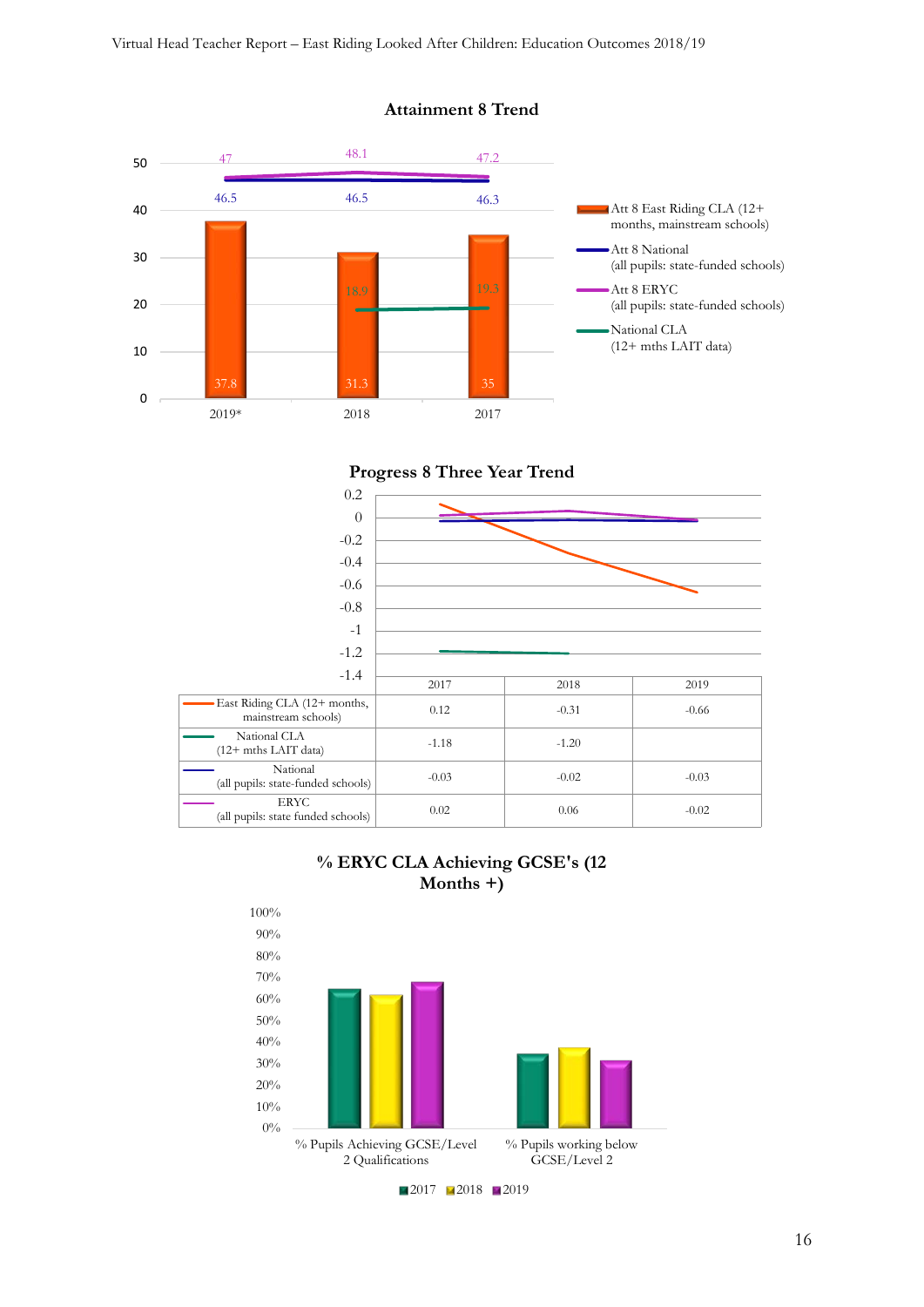

**EBacc Basics: % Pupils Achieving 4+ in English & Maths**





*NB: A national measure for Key Stage 4 students are those who achieve English and maths at a grade 4+ and grade 5+. East Riding CLA are offered tuition in maths and English to help them to achieve the highest possible outcomes in these key subjects.*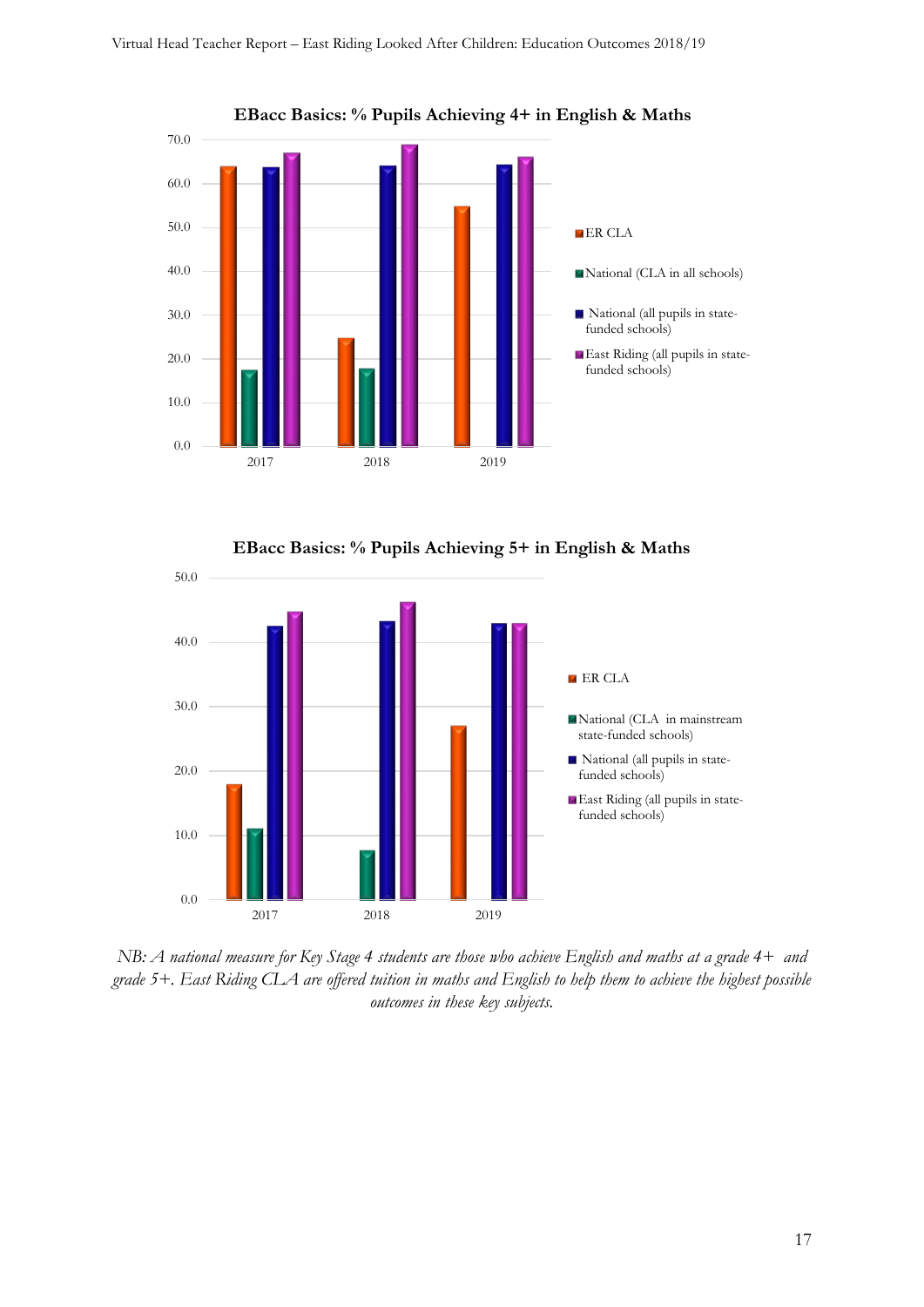#### <span id="page-17-0"></span>**10. Case Studies.**

#### Key Stage 1

10.1 X became new to care in September 2018 at the beginning of Year 2. X lived in a chaotic environment, was overweight with breathing problems, and presenting at school with poor hygiene and an ill fitted uniform. X had low self-esteem and confidence, which was demonstrated by a reluctance to engage with adults and peers. They struggled with forming friendships due to controlling and aggressive behaviour. Prior to becoming looked after, X was classed as persistently absent and was frequently late to school; they had gaps in their learning, particularly in phonics as this was the first session of the school day. X did not pass the Year 1 Phonics Screening Check and was working below age related expectation (ARE) in all areas of the curriculum.

10.2 Within the initial PEP, gaps in learning were discussed along with support for social and emotional development. Interventions were put in place using LAC premium. Due to X's health needs, it was important that interventions did not result in missing PE. The foster carer implemented routines at home to support education, ensuring X had daily reading time and encouraging them to access online learning programmes. During Year 2, X's progress accelerated and their attendance improved. By the end of the spring term X was working at ARE in science and writing. School and carers worked together closely to support X's progress and social and emotional development. By July, X was working at ARE in all areas of the curriculum except science where they were working at greater depth. X successfully passed the Phonics screening and achieved ARE in all areas in their Year 2 SATs.

| <b>Phonics</b> | <b>Phonics</b> | <b>Phonics</b> | <b>Phonics</b> |
|----------------|----------------|----------------|----------------|
| Yr1            | Yr1            | Yr2            | Yr2            |
| <b>Mark</b>    | <b>Outcome</b> | Mark           | <b>Outcome</b> |
| (2018)         | (2018)         | (2019)         | (2019)         |
| 30             | Wt             | 35             | Wa             |

| 2018/19 KS1 Results                                                |  |  |  |  |  |  |
|--------------------------------------------------------------------|--|--|--|--|--|--|
| <b>Writing</b><br><b>Maths</b><br><b>Science</b><br><b>Reading</b> |  |  |  |  |  |  |
| EXS<br><b>EXS</b><br>EXS<br>EXS                                    |  |  |  |  |  |  |

10.3 X's confidence and self-esteem were significantly improving, and by July X had developed good relationships with staff and was building and maintaining good friendships with peers. X was no longer controlling or aggressive within friendships. X's weight reduced to a healthy level and the breathing problems improved. X was settled at both home and school in readiness for a transition into Key Stage 2 in September 2019.

#### Case Study Z – KS2 Year 6

10.4 Z became looked after in December 2018 when Z was in Year 6 due to concerns about a sexual assault from a family member. Before becoming looked after, Z had missed significant periods of education. Their mainstream primary had been unable to meet their needs, and Z was placed in an SEMH alternative provision but was continuing to present challenging behaviour. Z had an EHCP which identified SEMH additional needs.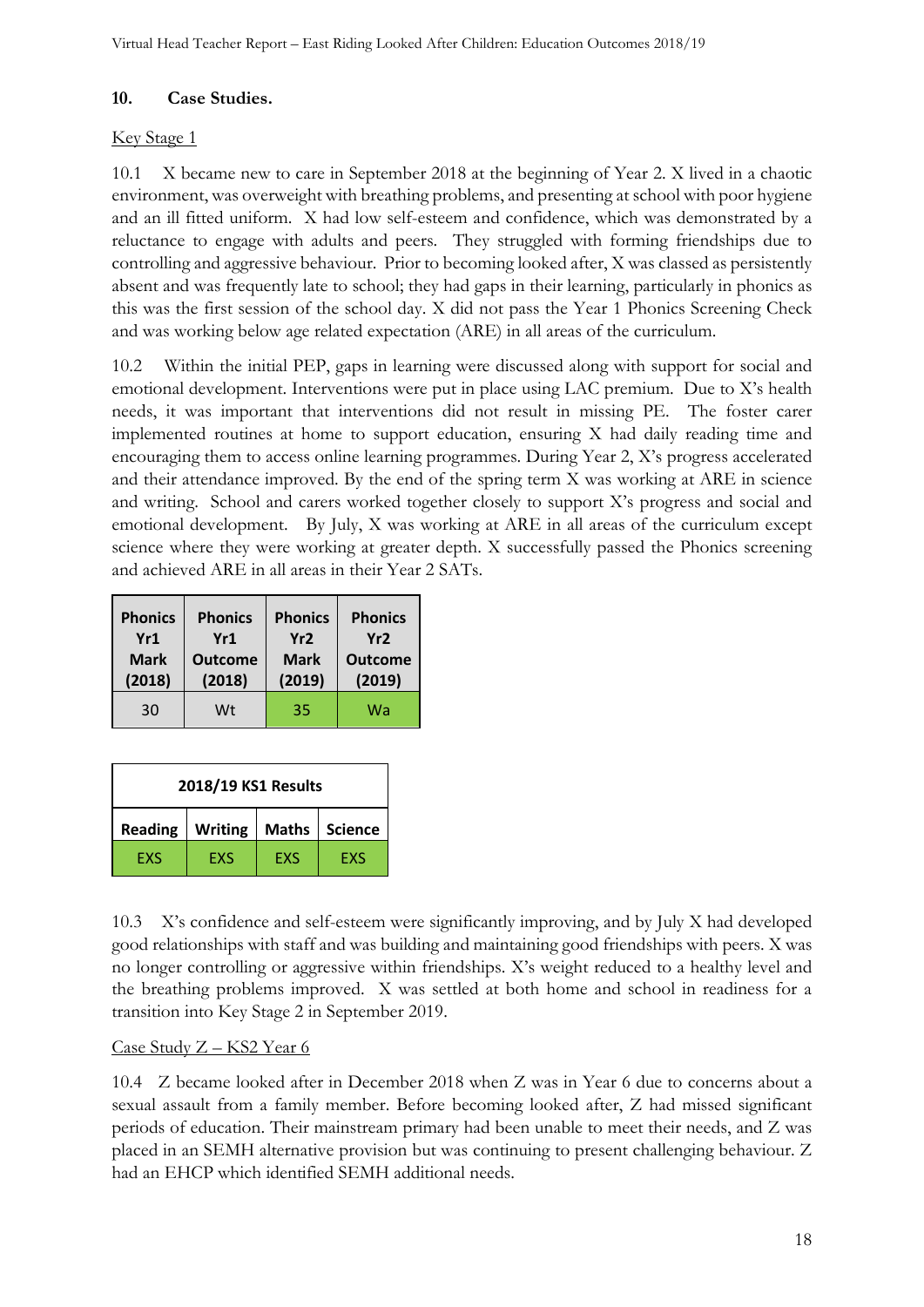10.5 When Z became looked after, they were placed out of the local authority with foster carers in the north east and he received one to one tuition in the library. His behaviour started to become more settled.

10.6 Consultation documents were sent from the local authority SEND team where Z was residing to the local primary school. This school stated that they could not meet his needs based on the information in his EHCP prior to December 2018. The EWO from the virtual school had several meetings at the school in the North East and reassured the school that his needs were not as extreme as those outlined in his EHCP. The school agreed to accept him onto their school roll. LAC Premium was provided for the tutor to work with him in the school as a trusted adult to support his transition. Z's tutor was able to inform the class teacher if Z was struggling in any areas of the curriculum. LAC premium was used for some focused work with the class teacher working one to one with Z afterschool.

10.7 Assessment information received from previous educational provisions stated that Z was working between a year to two years below age related expectations. At the end of Year 6, Z achieved age related expectations in Grammar Punctuation and Spelling, writing and was 6 marks off ARE in reading and 4 marks off in maths.

10.8 Staff from the secondary school attended the summer term PEP meetings at the primary school and additional transition visits were planned. A placement at a summer school was funded through LAC premium. Z started at his catchment mainstream secondary in September 2019.

#### Case Study Y – Year 10 student

10.9 Y was removed into care due to neglect and parental substance misuse in 2008. Y is in year 10 in a mainstream secondary school with no identified SEN needs or learning support plan. Y has good attendance and a positive attitude to behaviour. Y engages well with the peer group and key members of staff and usually adheres to school expectations. In KS2, Y was working in line with ARE. KS4 targets are to achieve Level 6 in all subjects.

10.10 In the spring term 2019, Y physically assaulted a member of school staff resulting in injuries to the staff member. This had also been witnessed by a full classroom of pupils who were shaken up by the incident. Y was placed in internal exclusion whilst the school sought advice and liaised with other agencies to initiate a multi-agency meeting to discuss next steps for the young person. First day educational provision was in place throughout the 5 day fixed term exclusion. Communication between the Head teacher, Virtual Head teacher, VCET team member and children's social worker. The multi-agency meeting took place to avoid permanently excluding Y, based on Y's previous good character, current social and emotional needs. Professionals agreed that it would be detrimental to permanently exclude Y because of the support and continuity provided by the school which Y had experienced since the beginning of year 7.

10.11 Restorative work was completed between the member of staff involved and the student and also the peers who witnessed the assault. Y was moved to a set with a male teacher who was the head of department. Clear expectations from the school were shared with Y about future behaviour and a robust integration plan was implemented after Y returned to school, including increased pastoral support funded through LAC premium. Interim PEPs were arranged to review education.

10.12 Y completed a successful work experience within a childcare setting and represented the school in a sports competition which resulted in them representing the county. Y has had to overcome further adversity within this period due to changes outside of school and has managed to regulate their emotions in school due to the support in place.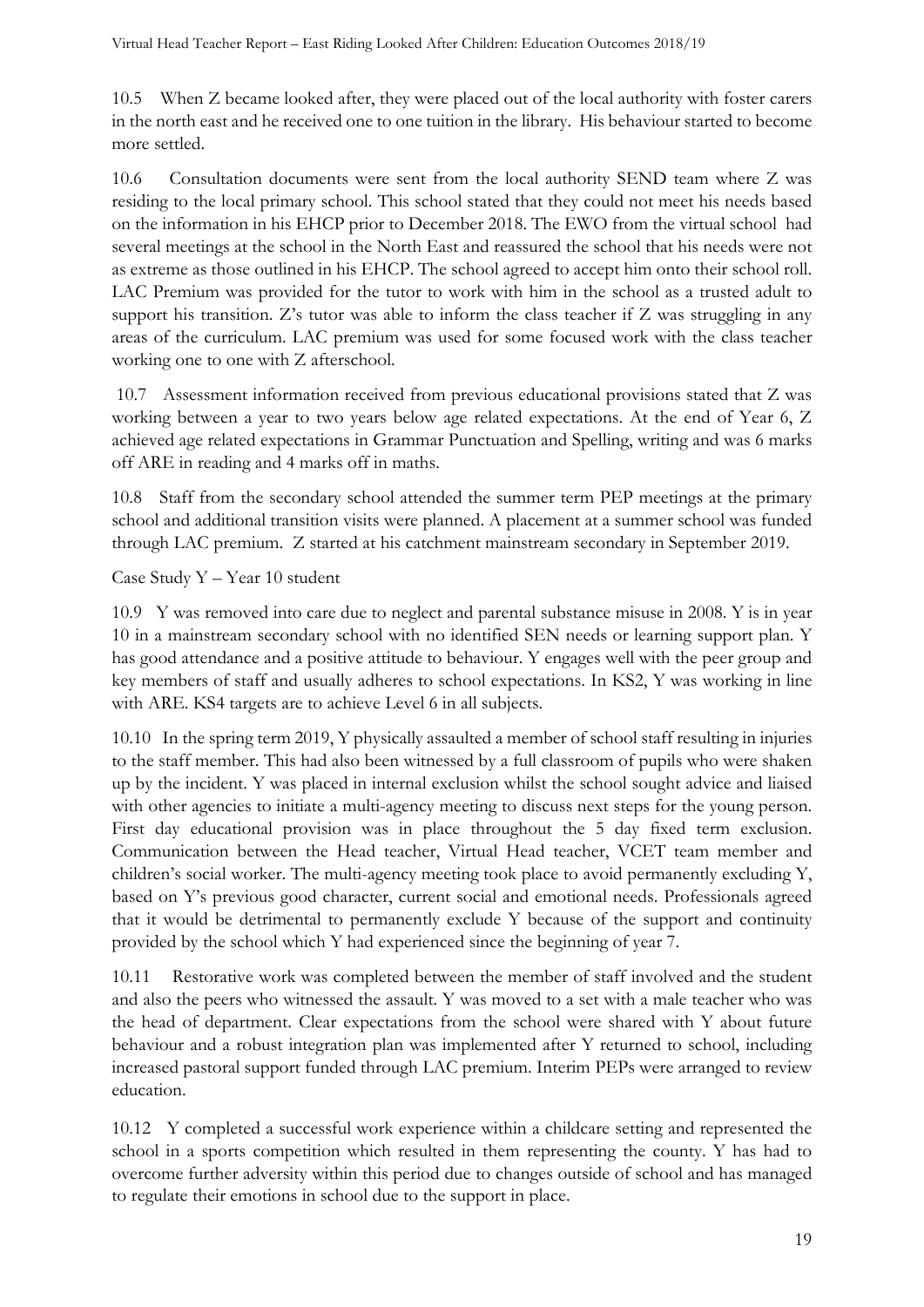# <span id="page-19-0"></span>**11. Letterbox Project**

11.1 In January 2019, East Riding of Yorkshire Council enrolled 24 pupils in the Letterbox Club, a scheme run by Booktrust, a national charity. Each child received a parcel once every month with an additional parcel at Christmas. Resources include high quality reading books, maths games and stationery items.

11.2 From May 2018, the East Riding Virtual School, in collaboration with Hull and East Riding (HEY) Children's University, a registered charity, developed the Letterbox scheme. A reading teacher was appointed who works directly with the 24 identified pupils. The CLA received the letterbox parcel and the reading intervention for up to two years. Their progress was monitored through regular reading assessments which assess the CLA's reading age for both comprehension and accuracy. This provided accurate attainment and progress data from the baseline.

11.3 Since April 2018, 30 children aged 5 to 12 have received support.

Children joining the Letterbox Club at or below age related expectations have –

Exceeded expected progress – **100%**

Doubled expected progress – **92%**

Tripled expected progress – **71%**

**100%** of the children also say they –

Have more confidence when reading



Are more likely to read for pleasure

Have shared a book with someone at home



11.4 2019 has seen our first member achieve greater depth in their SATs reading paper. As part of the programme, children have also had opportunities to visit local businesses, London, Edinburgh, Spy School, Harry Potter World, Flamborough and Forest School. Year 7 members of the Letterbox Club can now graduate to the HEY Children's University Step Up Move On programme, providing children with careers experiences at university and college settings.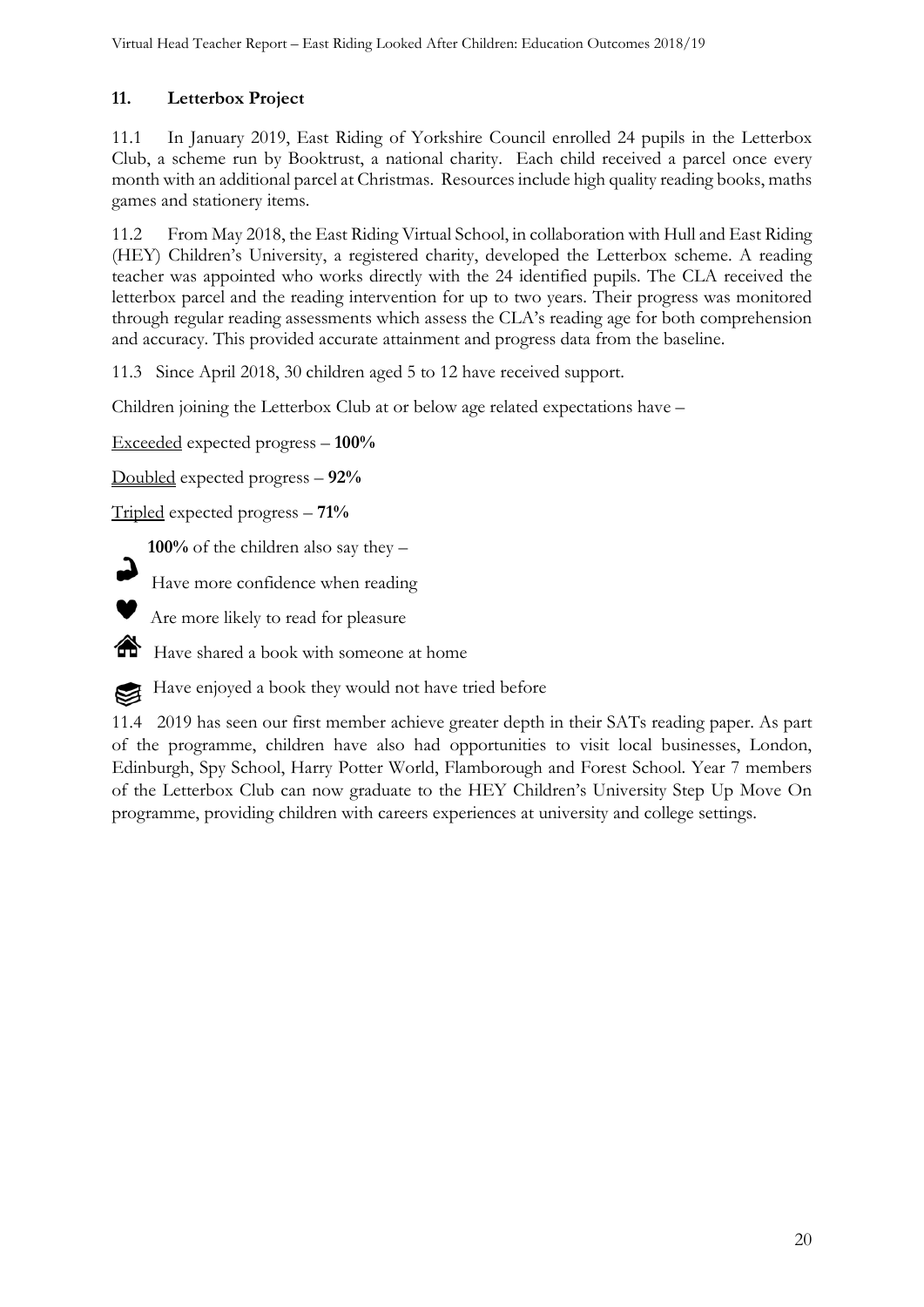| Age            | <b>Starting</b><br><b>Reading Age</b><br>(Years) | <b>Current Reading</b><br><b>Accuracy Age</b><br>(Years) | Current<br>Reading<br>Comprehension<br>Age (Years) | Time on<br>(Months) |
|----------------|--------------------------------------------------|----------------------------------------------------------|----------------------------------------------------|---------------------|
|                | $\overline{4}$                                   | 6                                                        | $\sqrt{6}$                                         | 6                   |
| $\overline{7}$ | 6                                                | 8                                                        | 8.5                                                | 6                   |
|                | $\overline{7}$                                   | 9                                                        | 11.5                                               | $\sqrt{6}$          |
|                | 6                                                | 8.5                                                      | 10                                                 | 12                  |
|                | $\overline{7}$                                   | 8.5                                                      | 8.5                                                | 12                  |
|                | $\overline{7}$                                   | 13                                                       | 11.5                                               | 18                  |
| 8              | $8\,$                                            | 10.5                                                     | 12                                                 | 12                  |
|                | $8\,$                                            | 13                                                       | 13                                                 | 12                  |
|                | $8\,$                                            | 13                                                       | 13                                                 | 12                  |
|                | 9                                                | 13                                                       | 13                                                 | 12                  |
|                | 6                                                | $\,8\,$                                                  | $\overline{9}$                                     | 12                  |
| 9              | $\overline{7}$                                   | 9                                                        | $8\,$                                              | 6                   |
|                | $\overline{7}$                                   | 13                                                       | 13                                                 | 18                  |
|                | 6                                                | 8.5                                                      | 8.5                                                | 12                  |
|                | $\overline{7}$                                   | 9                                                        | 9.5                                                | 12                  |
| 10             | $\overline{7}$                                   | 9                                                        | 10                                                 | 12                  |
|                | 7                                                | 13                                                       | 11                                                 | 12                  |
|                | $\,8\,$                                          | 10.5                                                     | 10                                                 | $\sqrt{6}$          |
|                | $8\,$                                            | 11                                                       | 13                                                 | 12                  |
|                | $\sqrt{6}$                                       | $8\,$                                                    | $\overline{9}$                                     | 12                  |
| 11             | $\overline{8}$                                   | $\overline{9}$                                           | $\overline{11}$                                    | $\overline{12}$     |
|                | $\overline{8}$                                   | 10.5                                                     | $\frac{11.5}{2}$                                   | $\overline{12}$     |
|                | 8                                                | 13                                                       | 13                                                 | 18                  |
| 12             | $\overline{7}$                                   | 12                                                       | 13                                                 | 18                  |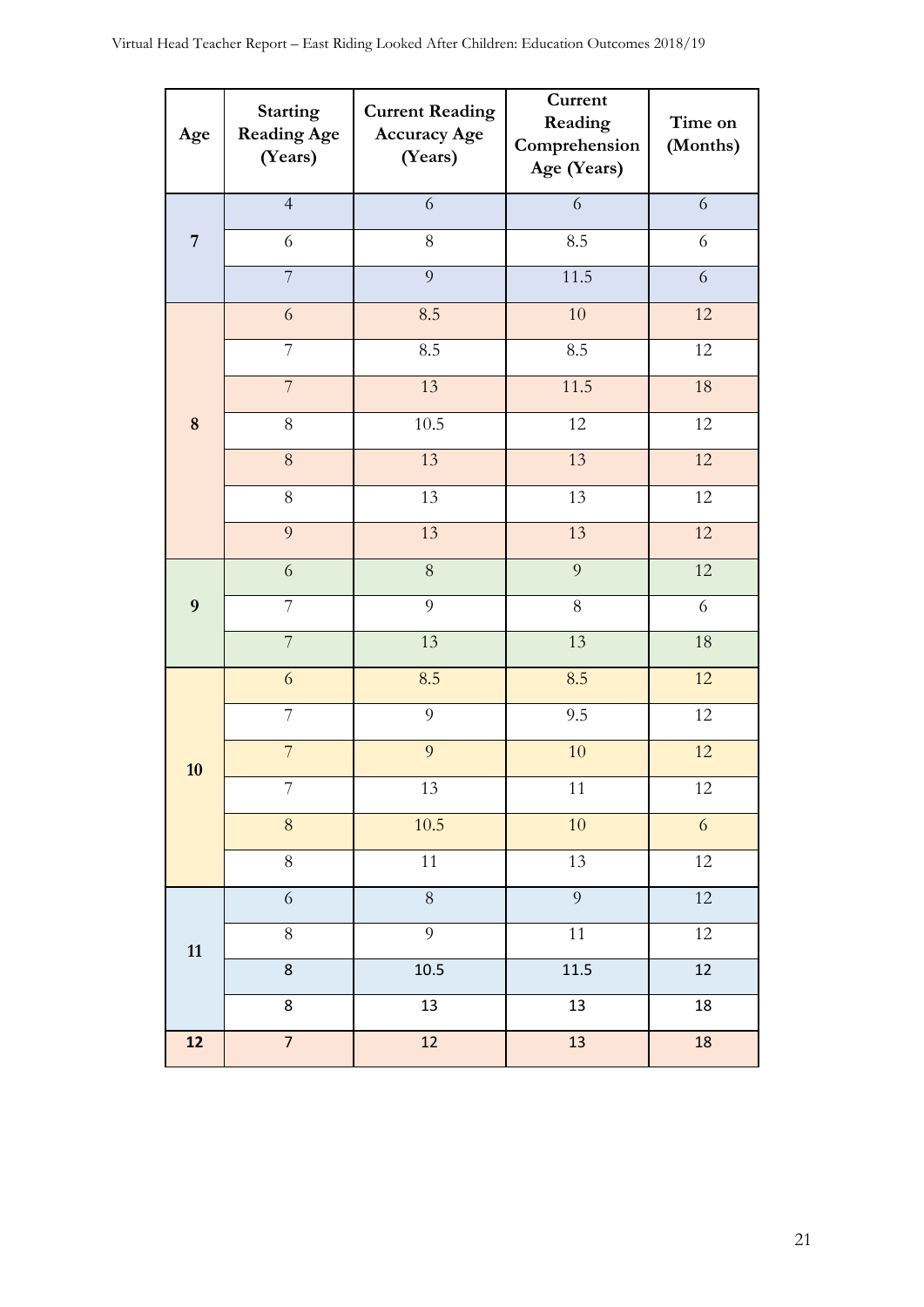#### <span id="page-21-0"></span>**12. Education, training and employment outcome measures for care leavers**

12.1 The Pathway team continues to work with looked after young people (from the age of 16), and care leavers up to the age of 25. Intensive work is undertaken to support young people to develop their education and employment skills, and to equip them for the world of work.

#### **National performance indicators**

12.2 Performance measures continue to reflect good out-turns in relation to education and training in relation to regional and national statistics. The figure below is as at the end of March 2019 for care leavers aged 19 to 21 years.

| Year              | Local | <b>National</b> | Regional |
|-------------------|-------|-----------------|----------|
| <b>March 2017</b> | 65%   | 50%             | 52%      |
| March 2018        | 66%   | $51\%$          | 53%      |
| <b>March 2019</b> | 67%   | 51%             | 52%      |

*NB: Local is data for East Riding.*

#### **Local performance indicators**

12.3 In terms of education and training outcomes for the full cohort of young people supported by the Pathway team, (aged 16 to 25 years), 78% were engaged in courses / training and employment as at the end of September 19. At this point the team were working with 191 young people – including 34 unaccompanied asylum seeking children and refugees.

#### **Higher Education.**

12.4 Fifteen care leavers are now in Higher Education; the new starters this autumn are studying nursing, diagnostic radiography, computer science and conservation. There is support to enable young people to consider their options for Higher Education and assistance to complete the UCAS and a comprehensive financial support package.

#### **'How to get a job and keep it' events.**

12.5 This programme of events is co-ordinated by the Pathway team's Education and Training Advisor. The key element of these events is to help young people develop their confidence, social and employability skills and gain a full understanding of the world of work. There have been successful working partnerships with local businesses, the FE colleges and Hull University, together with close working with Job Centre Plus and East Riding Voluntary Action Service (ERVAS) – representing the voluntary sector.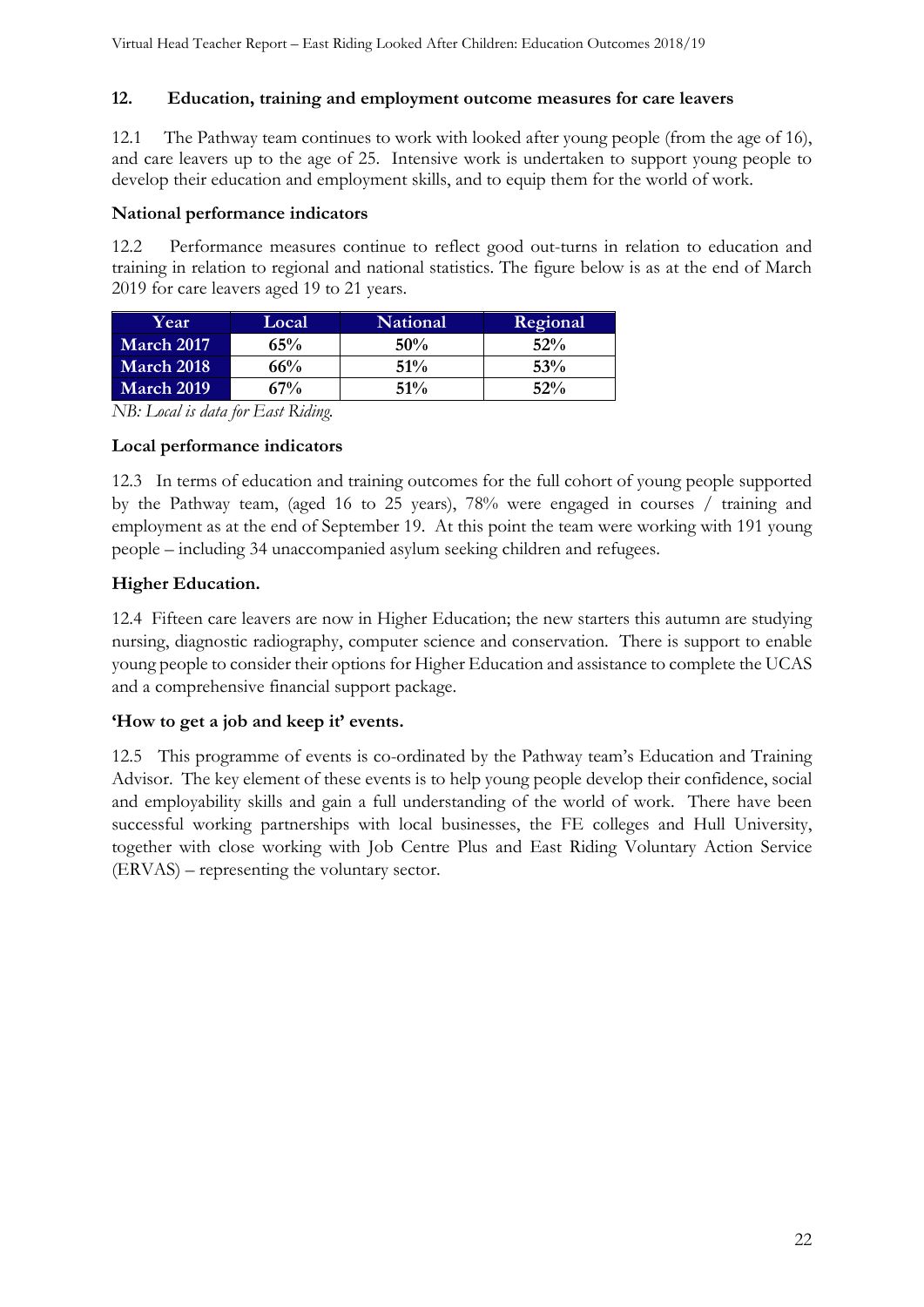#### <span id="page-22-0"></span>**13. Attendance**





13.1 The East Riding over all absence remains better than the national and regional comparisons.





**Fixed Term Exclusions for Children Looked After (CLA) (%)**



13.1 No East Riding CLA received a permanent exclusion from 2011 to 2019. When an East Riding CLA does receive a fixed term exclusion (FTE) from an East Riding Secondary School, the expectation is that first day provision will be organised by the school in consultation with the Virtual School.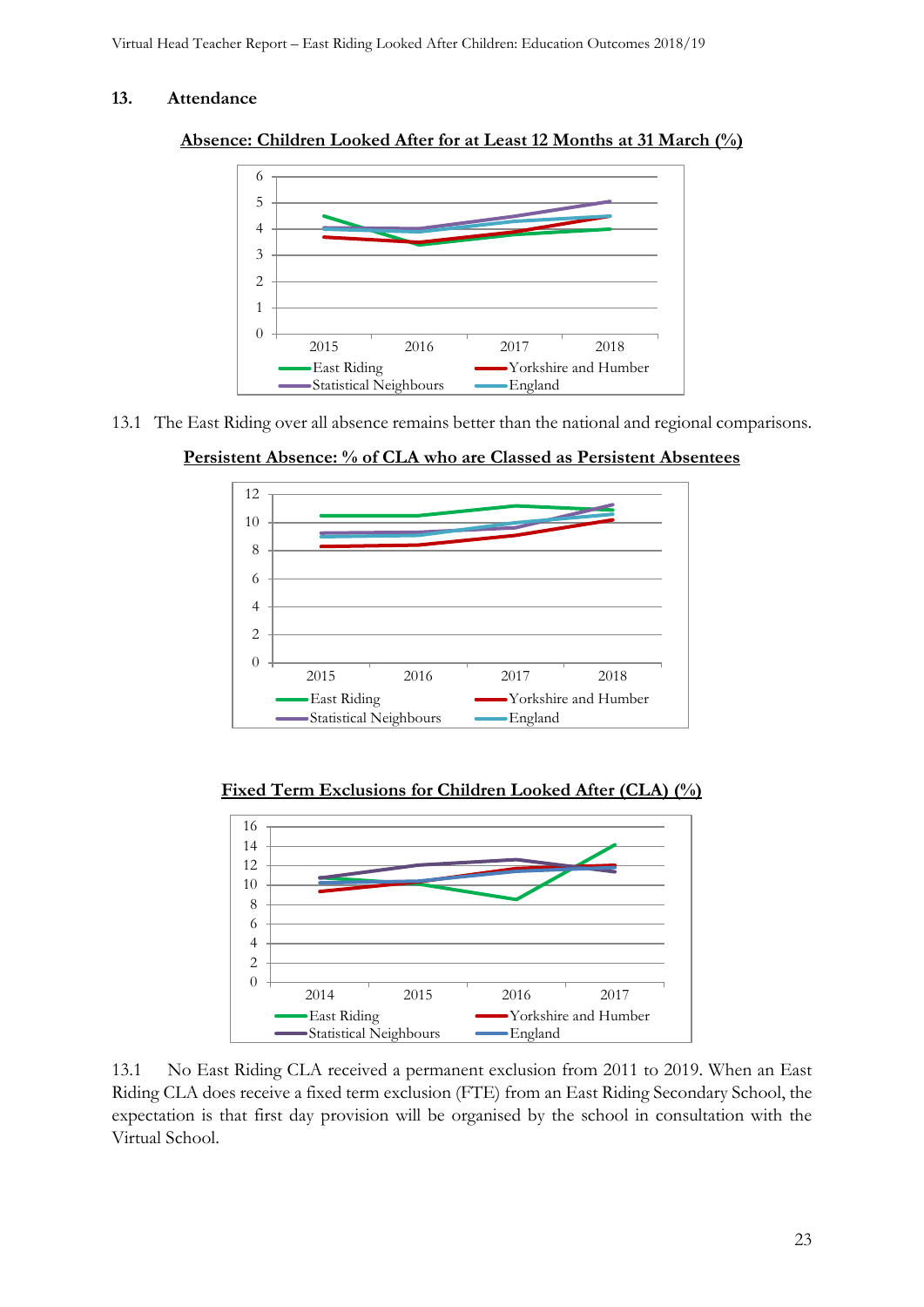#### <span id="page-23-0"></span>**14. Children Looked After with SEND**



#### **% National and ERYC CLA with SEND Trend**

NB: In 2018 there has been an increase in the percentage of East Riding CLA with identified SEND which brings East Riding data in line with national data.

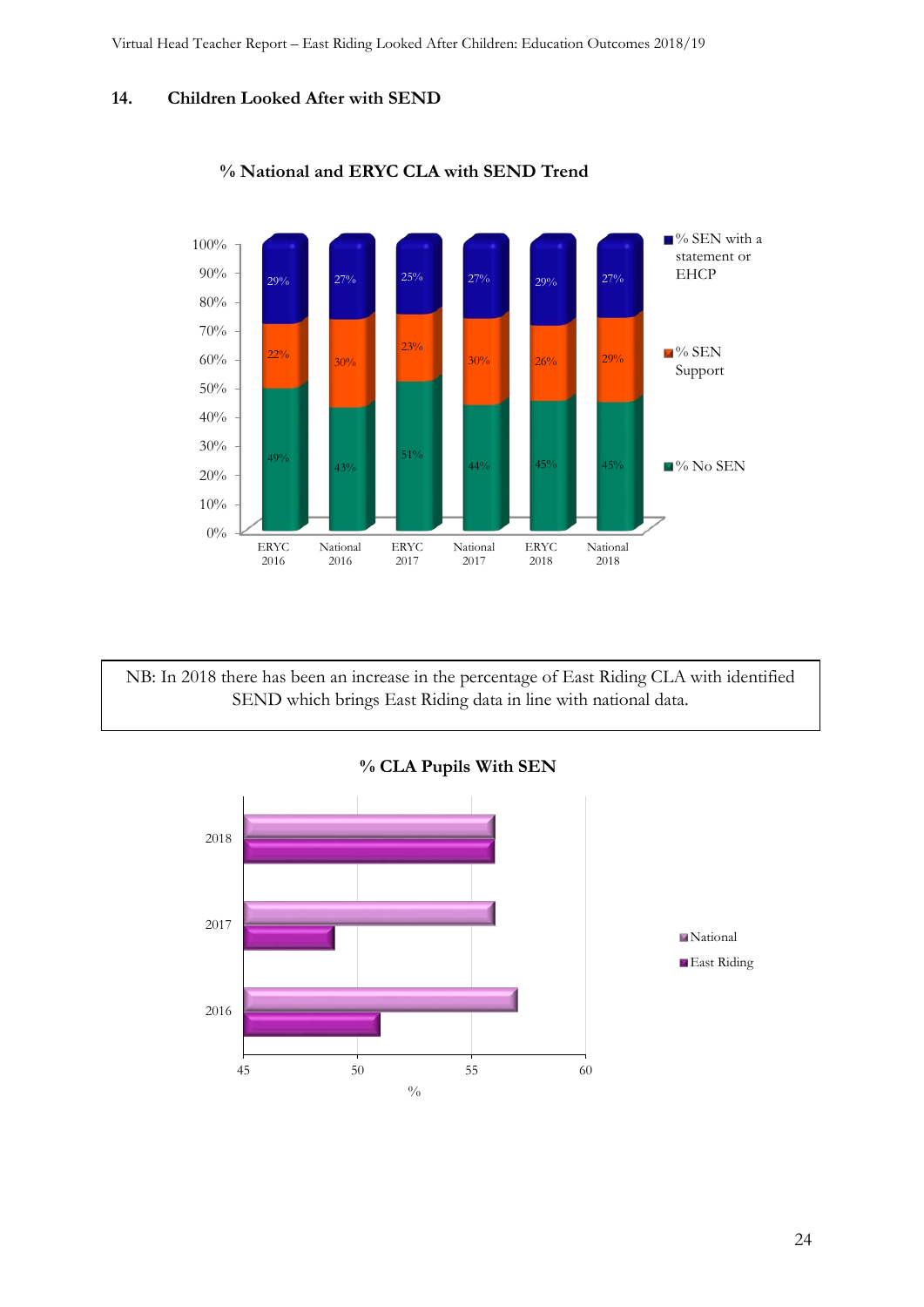# <span id="page-24-0"></span>**15. Monitoring CLA Attendance**

15.1 The local authority entered into a contract with Welfare Call, who commenced collection of attendance data for our out of county CLA data from January 2015. This allowed the EWOs to immediately challenge any absences from provision. This data is integrated into current ONE system reports and generates reports for the Virtual School. Attendance is tracked by the Virtual School for all cohorts and year groups on a half termly basis.

15.2 The allocated EWOs will also respond to information from schools, social workers, foster carers and Independent Reviewing Officers (IRO) where it appears a pupil's education is either being disrupted, a pattern of poor attendance is beginning or they are accruing Fixed Term Exclusions. An interim PEP meeting is held on these occasions.

15.3 There are systems and procedures in place to support attendance monitoring, in particular the 'Absence from School in Exceptional Circumstances' policy which enables schools to make consistent decisions about whether to authorise absences from school. There is an agreement (supported by the Pledge) that CLA should never have time off for term time holidays.

15.4 Managers of the two residential care homes, the Virtual Head teacher, EWOs, the Pathway Team and social workers attend half-termly meetings to discuss critical updates about young people placed in East Riding residential care homes. A monthly educational report including each pupil's attendance is provided to the home managers.

# <span id="page-24-1"></span>**16. LAC Pupil Premium Grant**

16.1 During the April 2018 to March 2019 financial year, schools were able to apply for  $\ell$  1 900 LAC Premium for each CLA. Requests for LAC Premium were presented through the PEP process matched to SMART outcomes on the child's PEP. At fortnightly meetings, the LAC Premium requests were presented by the allocated EWO or EYDA to the Virtual School Head teacher and an Educational Psychologist.

16.2 The EWOs, through the PEP meeting process, monitor the previous spend. LAC pupil premium is used to enable CLA to achieve the best possible educational outcomes and to address and overcome barriers to learning.

16.3 The Virtual School Head teacher informs the Governance Panel, Corporate Parenting and the Virtual School about the annual PPG allocation. Children looked after premium spend analysis 2018/19 provides detailed information. Guidance documents to Head teachers and Designated Teachers on Pupil Premium Grant 2018-2019 were disseminated via the Head teacher's bulletin, direct to all Head teachers and Designated Teachers.

# <span id="page-24-2"></span>**17. School Placement Moves**

17.1 All requests for CLA to change their school place are considered carefully and only granted when approved by the Virtual School Head teacher, in consultation with social care managers. If a school application is not countersigned by the Virtual School Head teacher or an area manager, it will not be accepted by the East Riding School Admissions Team. School placement moves in year 10 and 11 will only be authorised in exceptional circumstances.

17.2 If a CLA is without a named school, the social worker, the EWO and the foster carers will work together to ensure that the young person receives 1:1 tuition for 15 hours per week whilst a new school place is found. Any CLA pupil who is out of an educational provision will be raised with the Virtual School Head teacher and educational provision will be identified as soon as possible.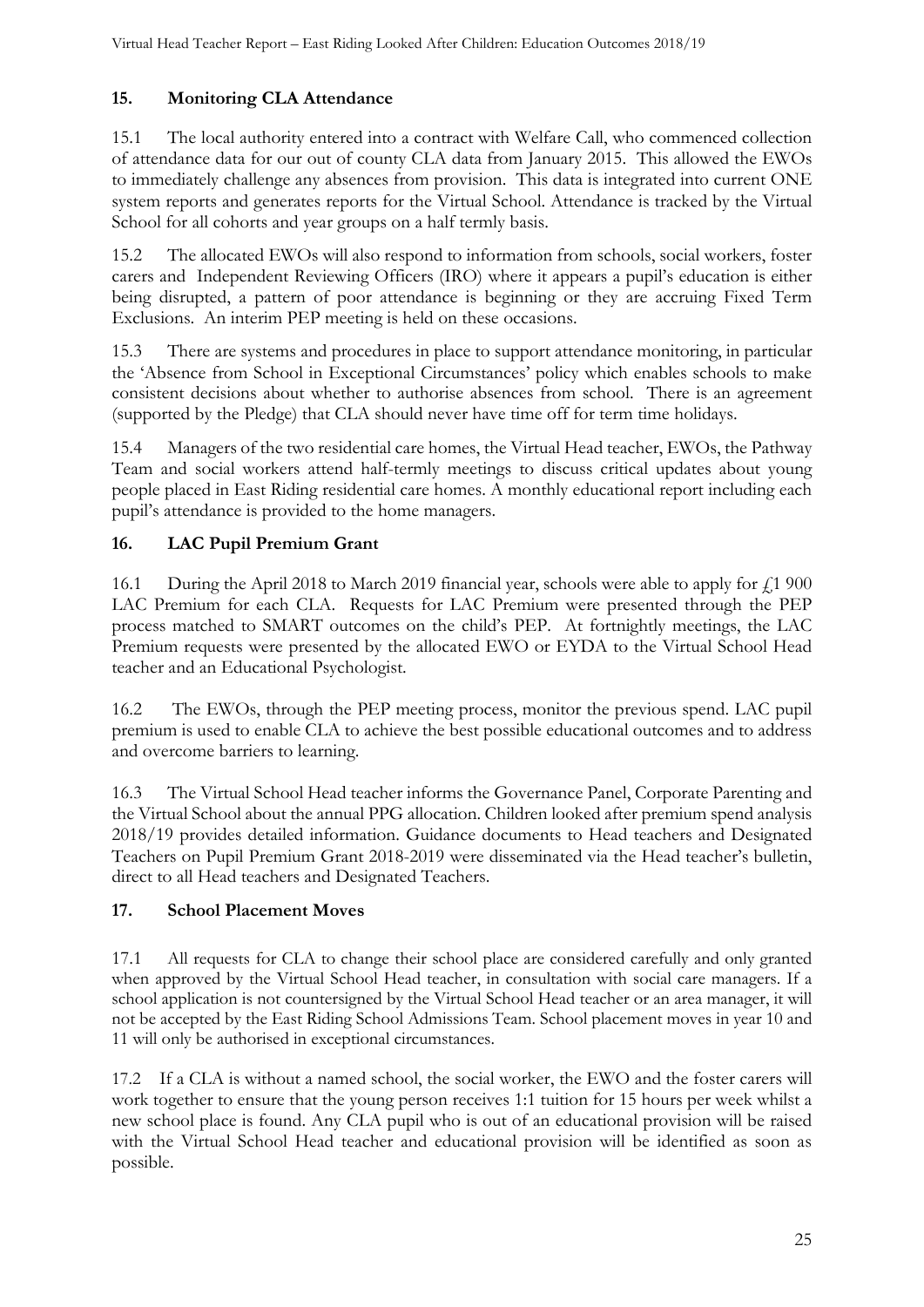# <span id="page-25-0"></span>**18. Training and Advice**

18.1 The Teaching and Training Coordinator liaises with East Riding Educational Psychologists and the Behaviour Support Team, who also provide training for schools. High quality training sessions are offered to designated teachers, pastoral staff, school governors, foster carers and social workers. A new focus of training in 2018 – 2019, led by Bath Spa University, has been the 7 day attachment lead training attended by staff from twelve East Riding Schools.

18.2 The third East Riding Virtual School Designated Teacher and Governor conference took place at Bishop Burton College on 22 May 2019. It was entitled "It's not personal –Look beyond my behaviour to improve my outcomes". The event was attended by school staff and governors, social workers, councillors, children's home staff and local authority officers. The key note speaker was Stuart Guest, a head teacher and father of adopted children. There were a variety of workshops delivered by Educational Psychologists, the Virtual School, staff from East Riding schools and the Behaviour Support Team. The conference was closed by an East Riding Care Leaver who told her inspiring personal story; after leaving school at sixteen with few qualifications, she went on to achieve a first class honours degree and now is a valued member of the Virtual School team.

18.3 The Virtual School team regularly attend the Children in Care Council (CiCC) meetings. The CiCC said that Designated Teachers and staff in schools needed to know the issues young people face in schools and how it feels to be looked after. The Designated Teacher training includes the input from the members of the CiCC so that their voice is clearly heard. The CiCC are always consulted about changes to the East Riding PEP document.

# <span id="page-25-1"></span>**19. Personal Education Plans**

19.1 The PEP templates have been significantly improved. The new East Riding PEP documents have been implemented from autumn 2016 following a pilot involving several East Riding schools. There are now early years, primary, secondary and special school PEP templates, which show the evolving educational journey of the CLA.

19.2 PEP meetings take place three times each academic year and every PEP meeting is chaired by a member of the Virtual School. 100 % of East Riding CLA have a PEP document with up to date educational information. The initial PEP meeting is prioritised to ensure that the PEP is ready in time for the child's first LAC review. Additionally, interim PEP meetings take place when there is a significant issues impact on education of the CLA.

19.3 In 2018-2019, 100% of CLA had a PEP. A key objective on the 2018-2019 Virtual School Improvement Plan was to ensure that 100% of PEPs were at least adequate with 90% good or better.

19.4 The vast majority of the PEPS, 93.2%, quality assured in 2018-2019, were good or better. This consistency was achieved through the multi-agency approach to PEPs and the leadership of the Virtual School Education Welfare Officer at every PEP. The 6.8% that were graded "requires improvement" or "inadequate" received this classification in audit because either the young person's voice had not been included or social care information was missing or poor quality.

19.5 The quality assurance (QA) sub-committee for the Virtual School moderate the quality of PEPS. They moderate QA decisions to ensure consistency across all those involved in the QA process. This group includes the Senior Independent Reviewing Officer, the Virtual Head teacher, social care managers and EYDAs.

19.6 Early Years PEPs are led by EYDAs in private, voluntary and independent childcare settings and in schools.

19.7 Post 16 PEPS are part of the young person's Pathway Plan.